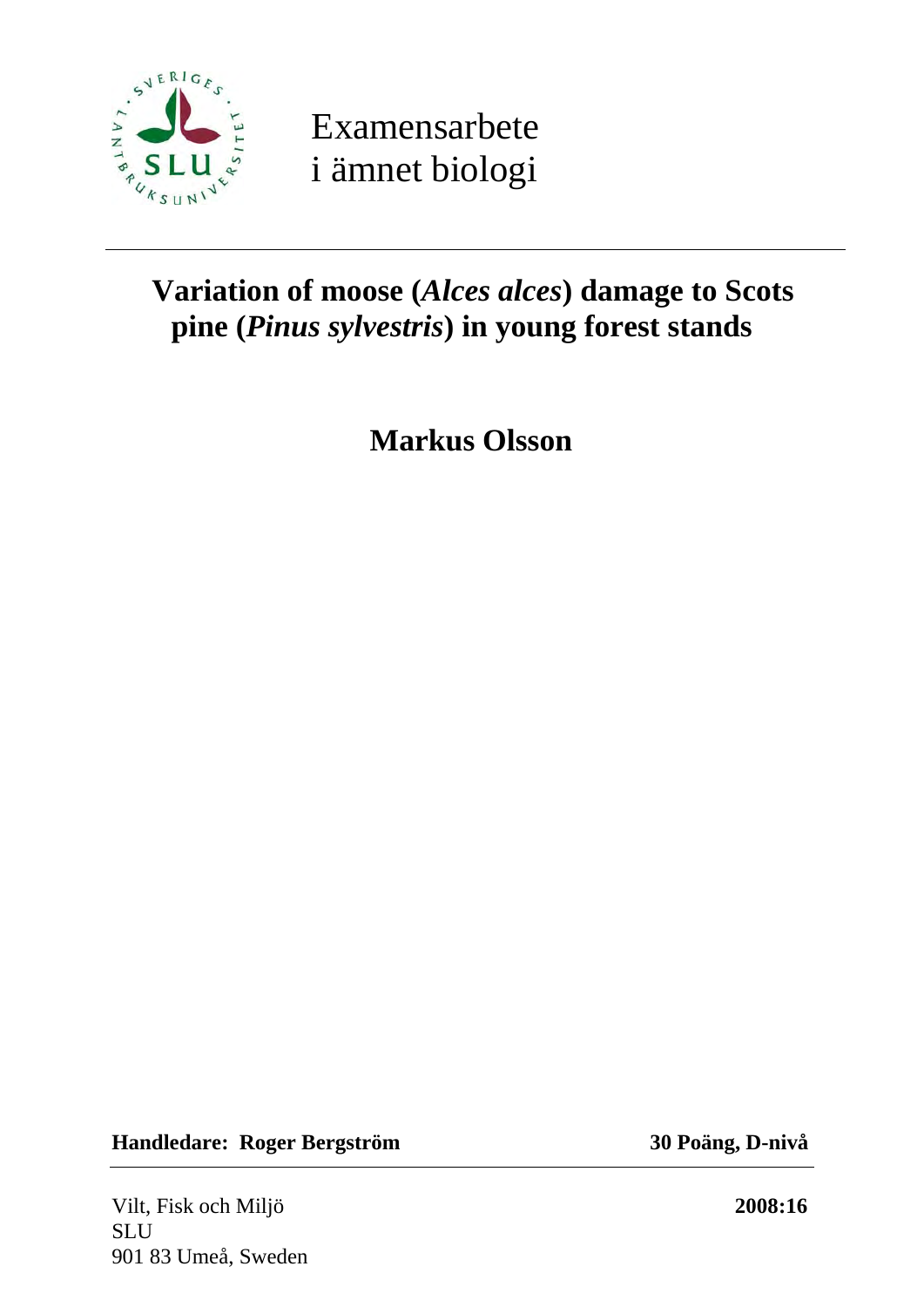

Examensarbete i ämnet biologi

# **Variation of moose (***Alces alces***) damage to Scots pine (***Pinus sylvestris***) in young forest stands**

**Markus Olsson** 

**Supervisor: Roger Bergström 30 Point, D-Level** 

Wildlife, Fish, and Environmental Studies **2008:16**  Swedish University of Agricultural Sciences SE901 83 Umeå, Sweden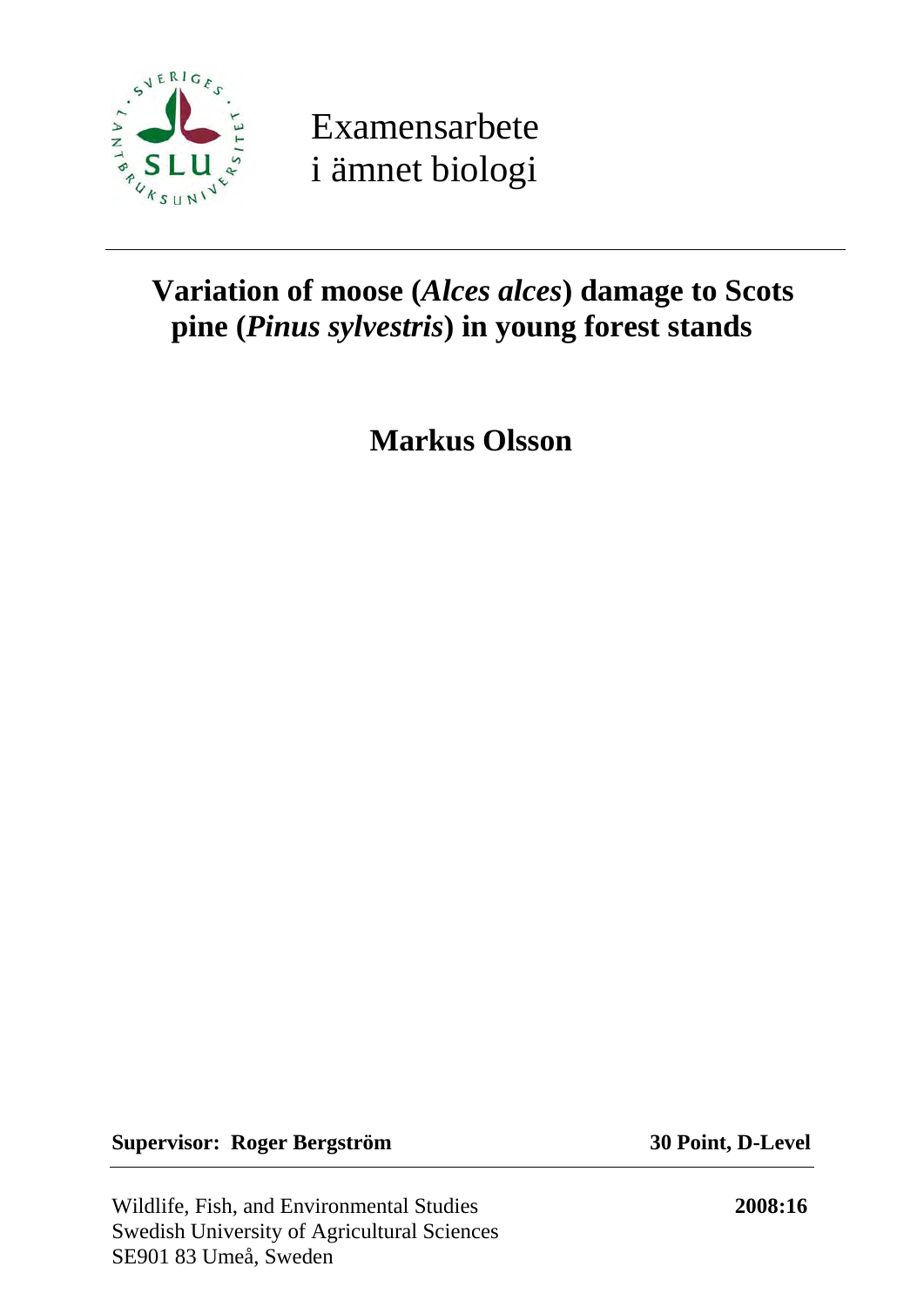# **Contents**

| <b>Abstract</b> |                                                          | 3     |
|-----------------|----------------------------------------------------------|-------|
|                 | <b>Sammanfattning</b>                                    | 4     |
|                 | 1. Introduction                                          | 5     |
|                 | 2. Objectives                                            | 7     |
|                 | 3. Methods                                               | 7     |
| 3.1             | Survey area                                              | 7     |
| 3.2             | Stand inventory and plot layout                          | 7     |
|                 | 3.2.1 Plot survey                                        | $8\,$ |
|                 | 3.2.2 Survey of paired pines                             | 8     |
| 3.3             | Data analysis                                            | 9     |
| 3.3.            | 1 Plot values                                            | 9     |
|                 | 3.3.2 Paired pines                                       | 10    |
|                 | 4. Results                                               | 10    |
| 4.1             | Stand characteristics and levels of browsing and damage  | 10    |
| 4.2             | Variation of damage and browsing distribution            | 13    |
| 4.3             | Paired pines                                             | 16    |
|                 | <b>5. Discussion</b>                                     | 18    |
| 5.1             | Stem density and levels of browsing and damage           | 18    |
| 5.2             | Variation of damage in relation to damage level          | 20    |
| 5.3             | Variation of damage in relation to stand characteristics | 21    |
| 5.3.1           | Stand height                                             | 21    |
| 5.3.2           | Density of other deciduous tree species than birch       | 22    |
| 5.3.3           | Other stand characteristics                              | 22    |
| 5.4             | Paired pines                                             | 23    |
| 5.4.1           | Effect of distance on use of paired pines                | 24    |
|                 | 5.4.2 Height differences between paired pines            | 24    |
|                 | <b>6. Management implication</b>                         | 24    |
|                 | 7. Acknowledgments                                       | 25    |
|                 | 8. References                                            | 25    |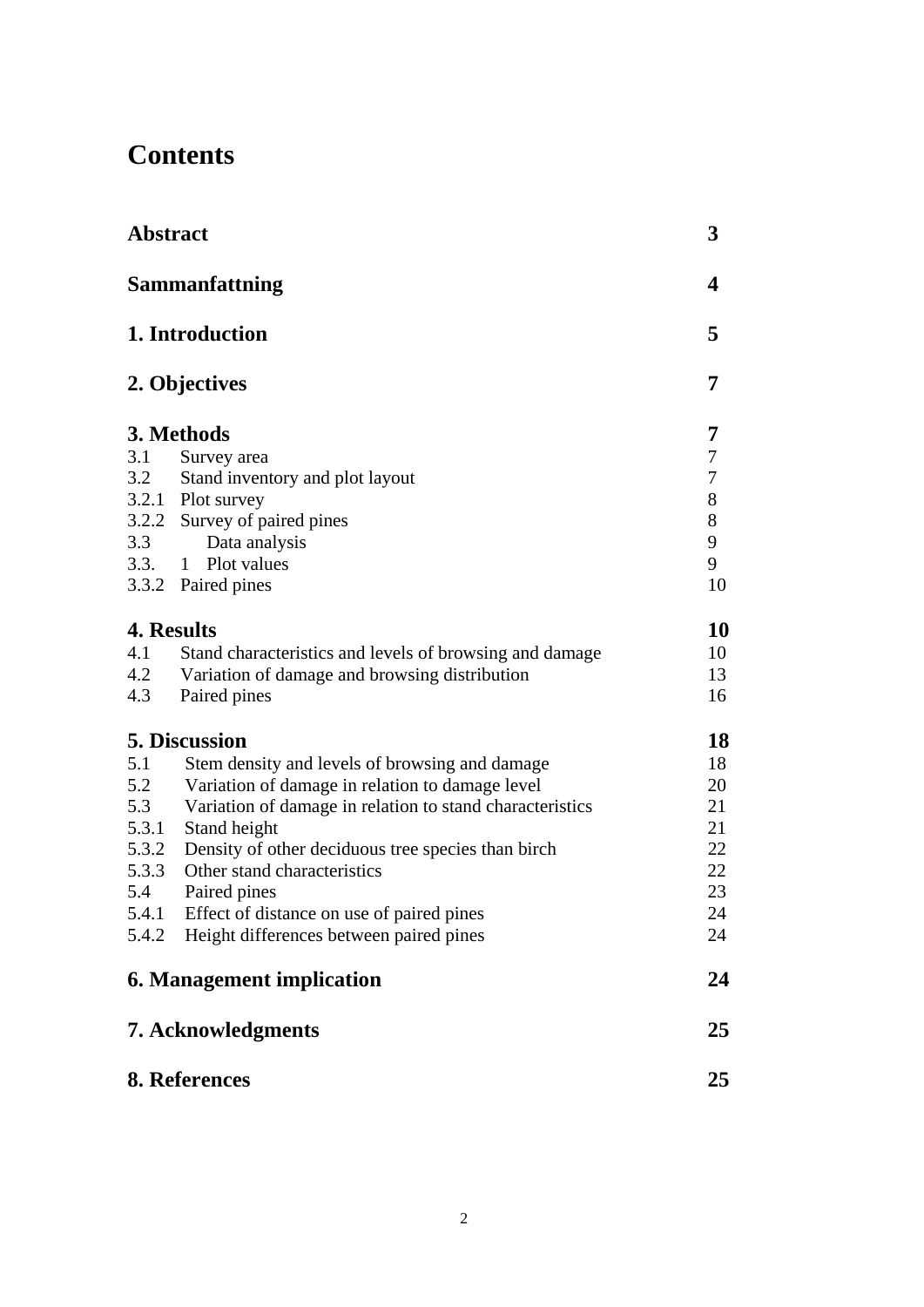# **Abstract**

Forest damage by moose is an important issue in Swedish forest and wildlife management. This study aimed at understanding the variation of moose (*Alces alces*) damage to Scots pine (*Pinus sylvestris*). By plots in twenty-five young forest stands damage level, damage variation and stand characteristics were investigated through a survey in April 2005.

 On average 2.4% of the main stems showed recent damage (i.e. from the preceding winter) and 29.4% of the main stems had previous damage (from before preceding winter).

 The variation of damage within stands was negatively correlated with damage level. Compared to damage level, damage variation showed inversely correlations to several stand characteristics. These relationships were interpreted as an interaction mainly between the unique characteristics of a stand and moose browsing pattern. Such interactions determine the damage level, which in turn determines the predominant level of damage variation.

 The risk of a pine to be browsed, if its neighbour is browsed, is significantly higher than what expected from random browsing. That risk decreased linearly with increasing distance to the browsed pine.

 The patterns revealed are discussed in terms of how to decrease the share of damaged main stems in future stands and how to improve surveys and predictions of damage levels in young pine stands.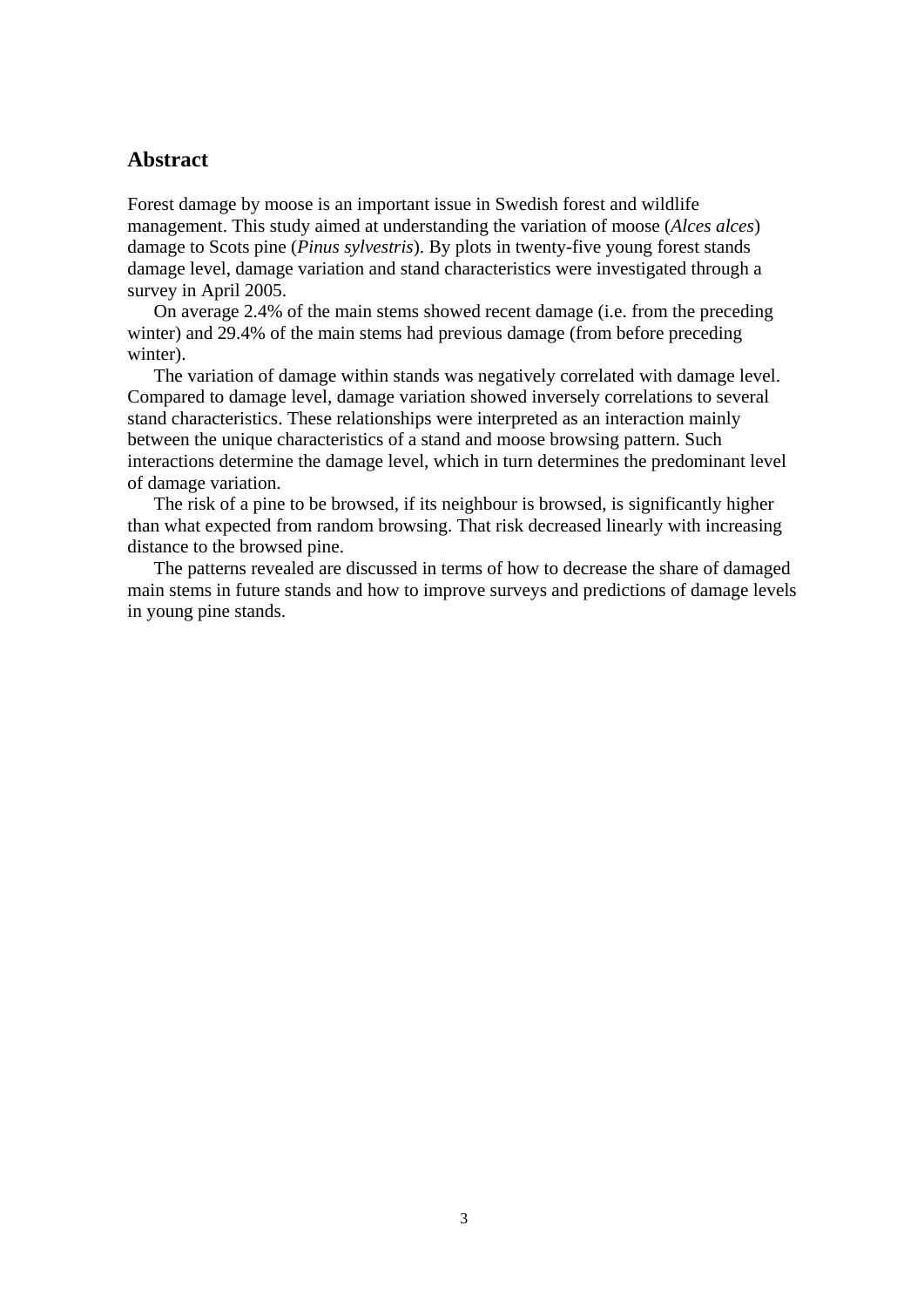## **Sammanfattning**

I studien undersöktes variationen av stamskador på tall *(Pinus sylvestris)* vilka orsakats av älgens (*Alces alces*) vinterbete i 0,5-3 m höga ungskogsbestånd. Genom provytor studerades beståndsegenskaper, skadenivåer och skadors variation inom 25 ungskogsbestånd. Dessutom undersöktes skaderiskerna på slumpmässigt valda tallar och deras närmsta tallgranne.

 I genomsnitt hade 2,4 % av huvudstammarna skador som uppkommit under den senaste vintern (färska skador) och 29,4 % av huvudstammarna hade skador som uppkommit vid tidigare tillfälle (äldre skador). Studien visar också att det beräkningssätt som används för att bestämma skadenivå har stor betydelse för utfallet.

 Skadornas variation inom bestånden var signifikant negativt korrelerade med skadenivån, d.v.s. ju mera skador desto jämnare var skadorna fördelade över bestånden. Enligt teorier om växt - växtätarsamspel är det en interaktion mellan älgens beteende och miljöns egenskaper som bestämmer älgens betesmönster. I den här studien kartlades beståndens egenskaper för att få en uppfattning om denna interaktion. De speciella egenskaper som varje bestånd har antas påverka skadenivån, vilken i sin tur i hög grad tycks styra variationen på skadorna. De beståndsegenskaper som gav tydligast uttryck för detta var trädhöjd och täthet av begärligare lövträd än björk, vilka båda hade en signifikant positiv korrelation med variationen på de äldre skadornas fördelning inom bestånden.

 När en tall är granne till en betad tall ökas risken signifikant att den också skall vara betad, om man jämför med risken hos en slumpmässigt vald tall. Enligt den här studien ökar denna risken linjärt med närheten till den betade tallgrannen, sett över en säsong av vinterbete.

 Skadenivån var den faktor som till största delen påverkade skadornas variation. Kunskapen om det sambandet kan användas i framtida arbete för att angripa problem med älgskador på tall. Uppsatsens resultat diskuteras med avseende på, dels utvecklingen av inventeringsmetoder och prognoser för skador, dels om man med skötselmetoder kan minska andelen skadade huvudstammar i bestånd.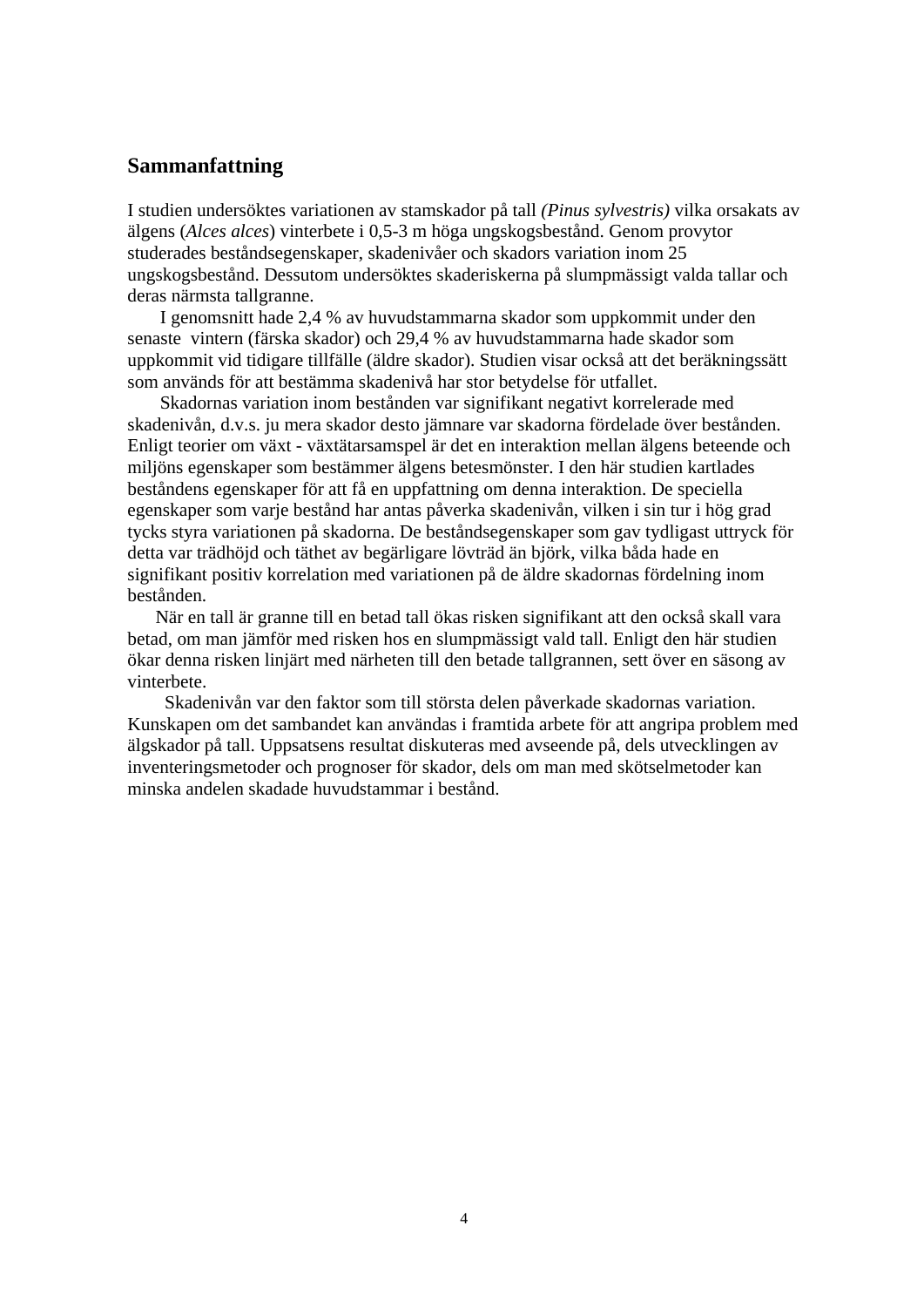## **1. Introduction**

The effect of herbivore browsing on plants depends on the interactions between the behaviour of the animal, plant characteristics and the habitat. These interactions can be studied on different spatial and temporal scales (Roguet et al. 1998).

In Sweden the moose (*Alces alces*) obtains its major food from young Scots pines (*Pinus sylvestris*) during winter (Bergström & Hjeljord 1987). The silvicultural method, clear-cutting, used in Sweden creates young forest stands, which provide plenty of and well distributed winter food (Cederlund & Bergström 1996). The browsing in the young forests results in considerable economical losses for the forest industry (Lavsund 1987).

The moose usually browse from trees at an height of 0.5-4 m and the browsing takes place either at the stem (i.e. leader browsing, stem breaking or bark stripping) or at the lateral shoots. The browsing at the stem affects the future quality of the butt log and is therefore categorised as damage. On the other hand, browsing of lateral shoots may affect the tree growth, but not the quality of the butt log. Recent stem damage (e.g. originating from browsing during the last winter) and several years of previous accumulated browsing are separated in recently developed survey methods. The surveys produce a valid picture of the annual damage level and an indication of the moose population density that have caused the damage. Only the main stems, which are expected to make up the stand after pre-commercial thinning and therefore are interesting from a forestry point of view, are considered during damage surveys. The occurrence of stem damage varies a lot between different stands and regions. Generally in Sweden, 5-10% of all Scots pine main stems have recent stem damage and the corresponding figure of previous stem damage is usually in the order of 20-50% (Bergqvist et al. 2001; Hörnberg 1995).

For a moose to gain high fitness it is necessary to get sufficient amount of high quality food (Moen et al. 1997). This is the reason for a strong evolutionary selection for food selection strategies at different spatial scales (Manley et al. 1993). One can discern four spatial scales: (1) Habitat (migration, dispersal), where for example forage abundance, water availability and competition can influence selection. (2) Feeding site (i.e. animal reorientation to a new location, long travels), where for example forage abundance and quality, plant species and predator risks are important. (3) Feeding station (i.e. an area accessible without moving the forefeet), where for example forage abundance and quality and plant species can influence selection. (4) Bite (i.e. jaw, tongue and neck movements), where for example nutrients, toxins and height and structure of the plant can influence the selection (Roguet et al. 1998).

There are three superior factors determining food selection: energy intake, essential nutrients and toxic and digestibility-reducing substances (Bergquist & Kalén 2002). To optimise these factors, both proportions and availability of different food items seem important. Moose can, for example, strive to maintain a balanced diet, therefore aspen (*Populus tremula*) in young forests can be over-utilised when rare (negative frequencydependent food selection) and young pine forests can function as attractants because availability of food is high (Edenius et al. 2002).

Pre-commercial cleaning both reduces availability and moose browsing, especially by reducing deciduous tree species. It is shown that the consumption of deciduous trees can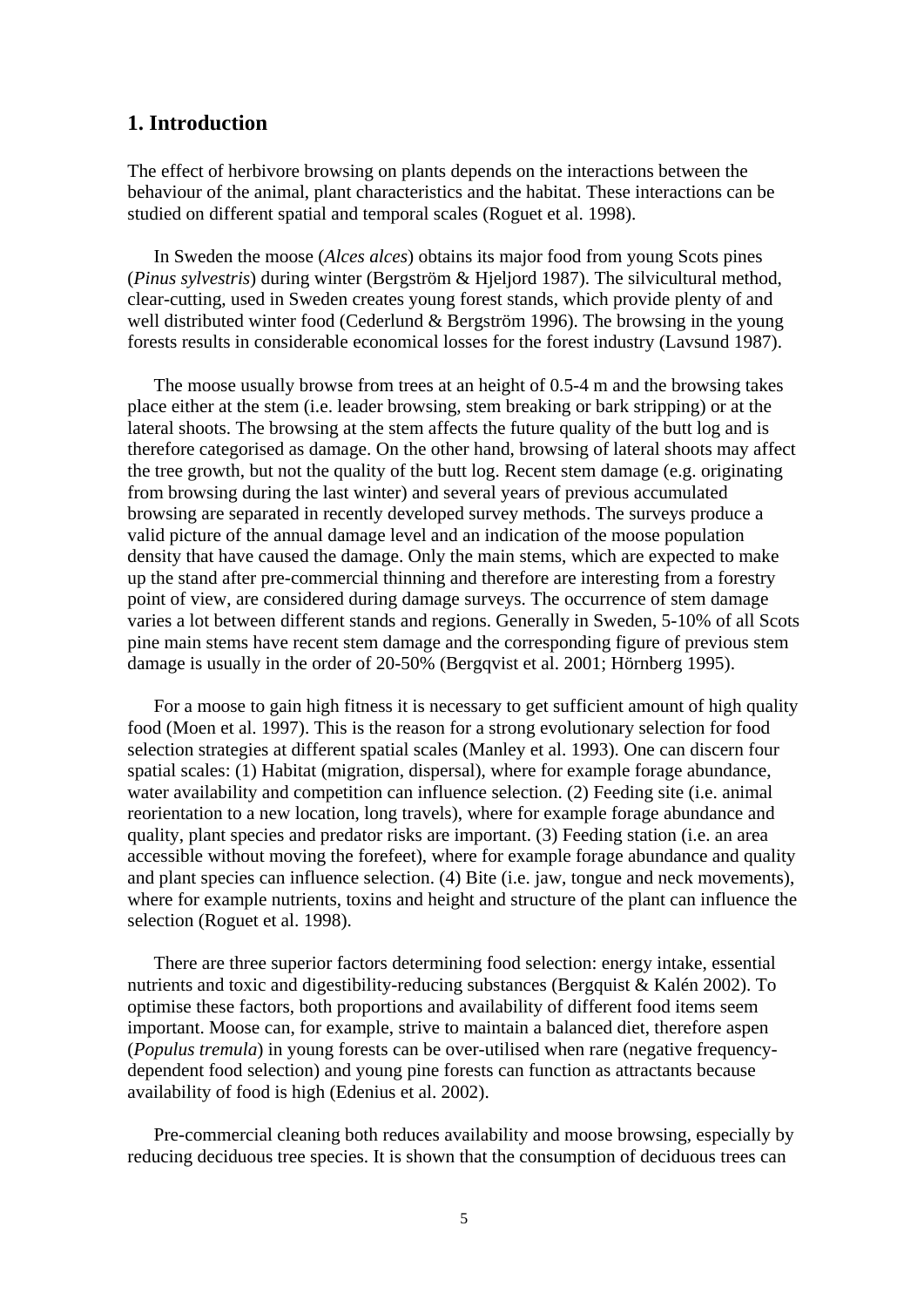be reduced ten times after pre-commercial cleaning (Härkönen 1998). Nevertheless, cleaning is needed, from forestry point of view, to regulate the competition between pine and deciduous trees, even in high-density moose areas (Heikkilä & Härkönen 1996).

The effect of pre-commercial cleaning on the outcome of moose browsing on pine in young forests is complex with many affecting factors, such as stand densities, composition of tree species, management practises, site productivity and moose population density (Bergström & Hjeljord 1987; Härkönen et al. 1998; Lyly 1992; Lyly & Saksa 1992).

An experiment of winter browsing behaviour of moose in relation to birch, reported a non-linear relationship between food intake and food availability. Further, the experiment showed that exploitation of the browse supply was strongly determined by the spatial distribution of the birches (i.e. distances between trees; Vivås & Saether 1987).

Red deer (*Cervus elaphus*) prefer to browse at the level of their shoulder height, despite it do not improve the intake rate in comparison to browsing of other heights (Renaud 2003). Moose damage to pine is, as mentioned above, of tree kinds and they tend to occur at different heights. The most common damage in pine, browsing of apical leader, standing for approximately 78% of all damage, occurs at low tree heights (around 1 m). The other two kinds of damage occur at a higher level (around 2-3 meters). This may be explained by moose and tree size relationships, and by impact from the current quality of a specific plant part (Bergqvist et al. 2001).

 Plant morphology and chemistry affect moose selection of browse. In average three twigs per stem used to be browsed by moose (population density of 5-10 per 1000 ha) in a winter (Siipilehto & Heikkilä 2005), and the number of browsed twigs is higher on slowgrowing trees. But, even if the number of browsed twigs is fewer on rapidly growing trees the total biomass removed is greater due to larger bites (Danell et al. 1991; Thompson et al. 1989). A previously browsed pine tends to be browsed again coming seasons. The rebrowsing pattern is stronger in stands with low levels of previous browsing and with increasing stand age (e.g. number of years a site is in reach of moose browsing; Bergqvist et al. 2003).

The knowledge of the spatial distribution of moose damage in young forests stands is poor. According to previous studies the distribution seems to be uneven due to spatial variation in food quantity and quality (Heikkilä & Härkönen 1996; Pastor et al. 1998). The question arises whether rational forestry, which strives at even forest stands in terms of age and stem distribution, gives an even distribution of forest damage.

 To know how to handle extensive moose damage in pine forests, there is a need to know the spatial distribution of the damage. It is important to minimise negative effects to butt logs, that will show up in commercial thinning and final felling. This study is one step in understanding if and how already damaged stands can be managed to reduce the share of damaged stems before commercial cutting takes place.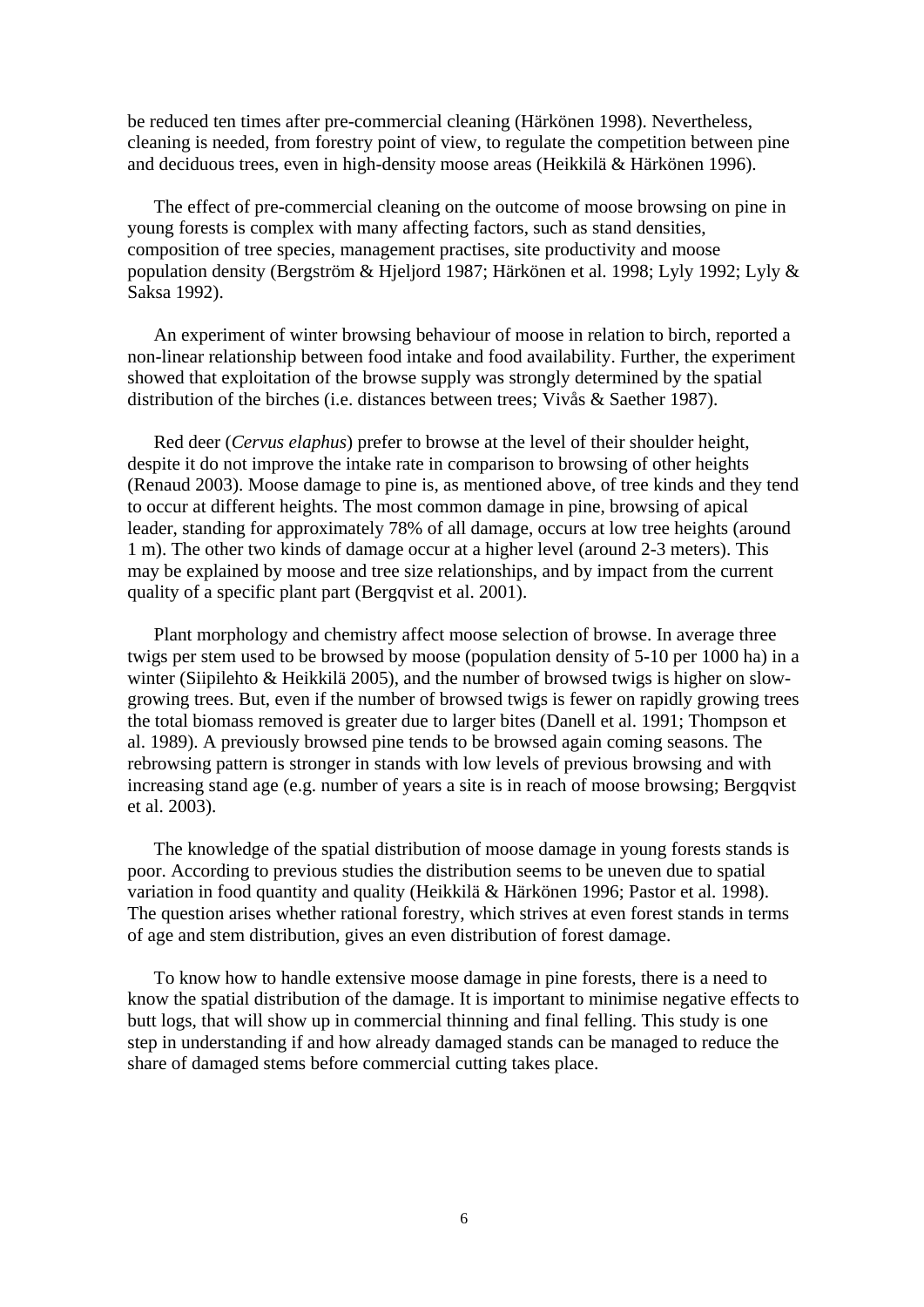# **2. Objectives**

Browsing and damage of free-ranging moose were investigated in managed young pine stands. The study aimed at:

- 1) Investigating variation of moose damage to pine in young forest stands. This was done at three scales relevant both for moose and forestry. First, at stand level, which can be seen as moose feeding site and the scale for stand management planning. Second, in plots containing a few main stems, seen as a moose feeding site and also the scale at which practical pre-commercial cleaning operates. Third, at the level of neighbouring trees that can be seen as the whole or a part of moose feeding station and the level where some decision takes place in pre-commercial cleaning.
- 2) Analysing if stand characteristics or damage level affect variation of damage.
- 3) Suggesting forestry management methods to decrease the economical losses caused by moose browsing.

# **3. Methods**

#### **3.1 Study area**

The fieldwork was performed in central Sweden in the western part of Västmanland and eastern part of Örebro counties (66 $\degree$ 25' N, 14 $\degree$ 85' E), located within the southern part of the boreal forest zone. The Sveaskog Company is the landowner of the used area, which has a maximal east-west extension of 22 km, and a north-south extension of 28 km. The winter population density of moose in parts of the area was estimated by pellet group counts to 6-11 animals/ $km^2$  (Person & Manson 2005).

#### **3.2 Forest stands and plot layout**

The data were collected in young forest stands between  $13<sup>th</sup>$  of April and  $4<sup>th</sup>$  of May 2005 by two persons who were experienced field workers and had attended a one-day course before the survey.

A total of 25 separate stands were investigated. The stands were chosen according to several criteria. The amount of Scots pine (*Pinus sylvestris*) should be 40% or more and the mean tree height should be between 0.5 and 3 m. The pre-commercial thinning varied over the stands in accordance to the current management of the landowner. The stand size had to be between 3 and 8 hectares and this range is typical for stand sizes in Sweden. To enhance the fieldwork, stands far from forest roads were not included. In addition, stands divided by a major road or railway were excluded.

 Fifty plots were laid out in a regular 30 m grid over the entire stand. To avoid a subjective selection of the grid, the position of the first plot in every stand was chosen by moving 10 m in north/south direction and 10 m in west/east direction from where the field worker spontaneously entered the stand. If a single stand could hold more than 50 plots the data collection stopped at 50 plots. The specific position of each plot was reached either by compass and step-counting or by a GPS-apparatus set at RT90. In a single stand the two methods were not mixed. If a part of a plot fell outside the stand it was moved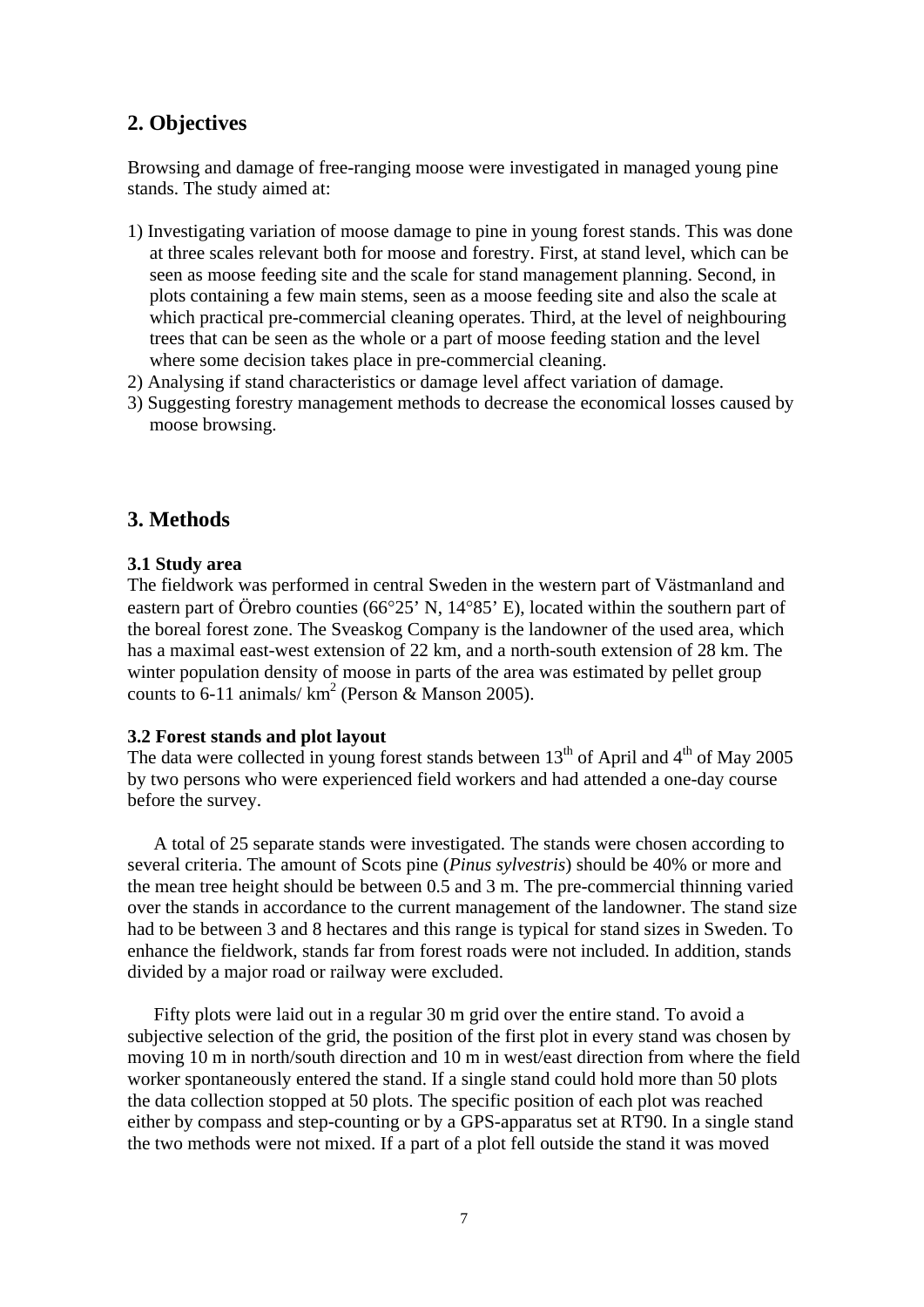along the (north/south) grid line until it was totally inside the stand. All plots were given a GPS position (RT90), although these positions were not further used in this thesis.

 Two separate surveys of the moose browsing were done in the plots (hereafter referred to as the plot survey and survey of paired-pines). First, a total inventory of the plot was done, including number of different tree species and moose damage on Scots pine. Second, two young Scots pine was selected for a specific recording. Damage and browsing were only noted when there was no doubt it was done by moose. Browsing impact on a stem (i.e. browsing of apical leader, breaking of the stem or bark stripping) was categorised as damage. Browsing is here used in a more general sense to describe all signs of browsing on a tree, i.e. browsing of lateral shoots as well as stem breaking, top shoot browsing and bark stripping.

Older and dominant trees left in the young forest stand, like seed trees or shelter trees, were neglected. Plots on impediment within the target stand was done if there were trees that fulfilled the criteria. Otherwise the plot fell out.

#### **3.2.1 Plot survey**

Circular plots was delineated by using a 3.5 m long stick (area 38,5  $m<sup>2</sup>$ ) and all trees with more than half of the stem inside the plot border and a height of 0.5 m or more was included in the survey. Height of browsed trees was recorded as estimated pre-browsing height.

A total of 9-15 main stems, which were expected to make up the stand after precommercial thinning, were sorted out. This corresponded roughly to 2500-4000 main stems/ha, and was governed by the site productivity of the specific stand. Site-index (Hägglund & Lundmark 1981) for the pine stands were taken from the landowner's list of stand characteristics. In the selection of main stem, conifers (i.e. Scots pine and Norway spruce) were preferred to deciduous trees and two main stems were not allowed to stand closer than 0.6 m. The choice of main stem were not allowed to be affected by any type of browsing from moose. Various types of stem damage on each main stem of Scots pine were categorised, according to the method called ÄBIN [http://www.svo.se/ (in Swedish), where "recent" refers to damage from the preceding winter and "previous" to those from before previous winter:

- 1. with recent and previous moose damage;
- 2. with recent, but not previous, moose damage;
- 3. with previous, but not recent, moose damage;
- 4. without moose damage.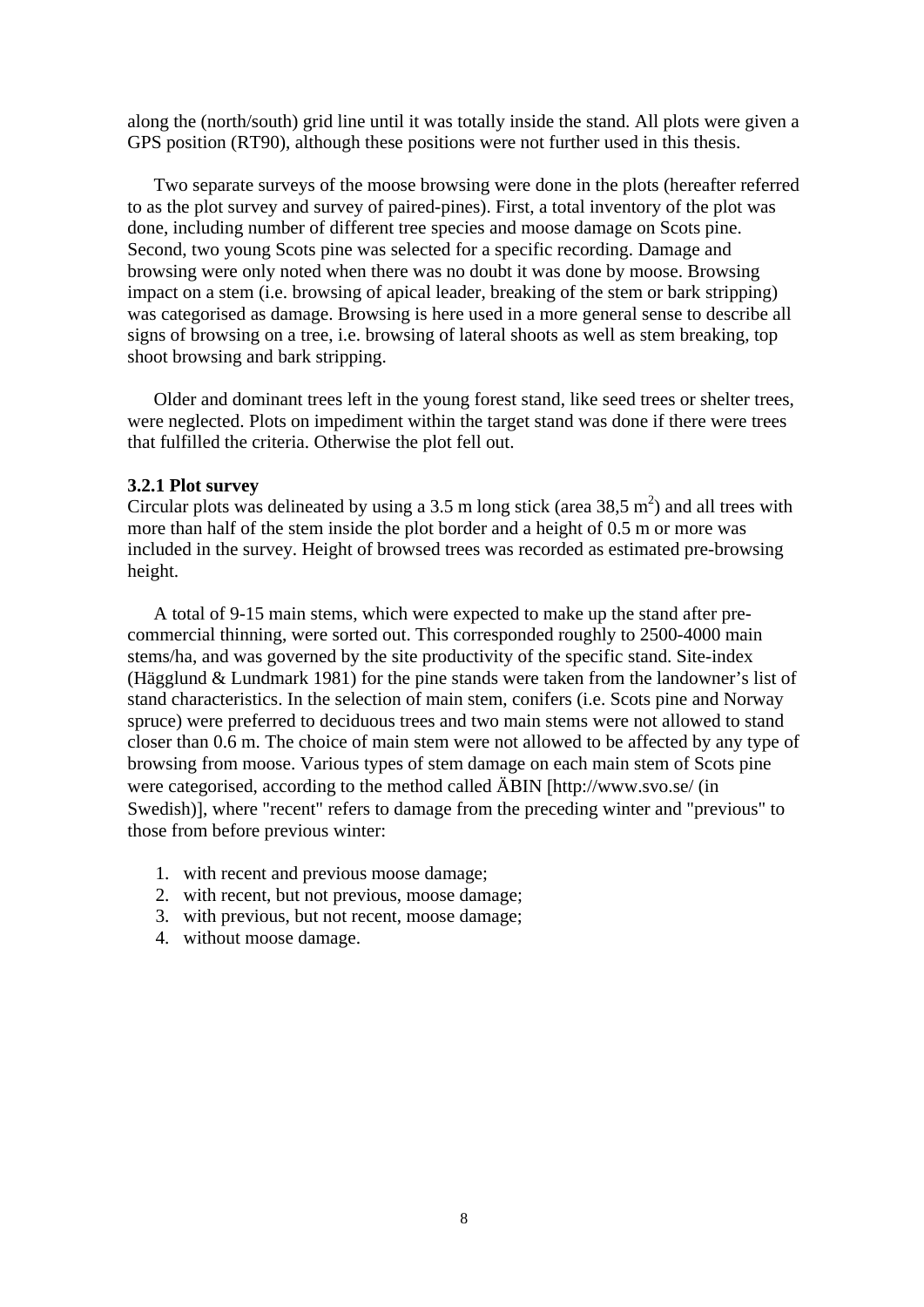Previous damage was not taken into count if it was located lower than 0.3 m above ground. Finally, we counted (or estimated when there were many) stems other than main stems of Scots pine and placed them in one of the following four categories:

- 1. Scots pine, other than main stem;
- 2. Norway spruce;
- 3. Birch (i.e. *Betula pendula* and *B. pubescens*);

4. Other deciduous tree species (mostly aspen Populus tremula, willows [Salix spp] and mountain ash [Sorbus aucuparia]).

# **3.2.2 Survey of paired pines**

The pine closest to the centre of the plot and its closest neighbour were chosen. If there was no living pine within 15 m from centre no pines were chosen and this was also the case if there was no living pine within 15 m from the one closest to the plot centre. Only pines with a height 0.5 meter or more were included in the survey and no consideration was taken to the stem being a main stem or not.

For the two pines in each pair we measured height (only estimated on pines that had become lower because of browsing from moose), and distance between pines. We also recorded each tree as being a main stem or secondary stem. Further, presence of damage and browsing from moose were registered on the two pines in each pair and the following types were recorded:

- 1. recent stem damage (i.e. from the preceding winter)
	- browsing of the apical leader
	- breaking of the stem
	- bark stripping
- 2. recent browsing of lateral shoots
- 3. previous stem damage (i.e. before preceding winter)

# **3.3 Data analyses**

Four response variables were used in the analyses:

- 1. Browsing: all browsing signs on a pine (browsing of lateral shoots and damage as below) from preceding winter;
- 2. Browsing on lateral shoots: only browsing on lateral shoots from the preceding winter;
- 3. Recent damage: stem damage (browsing of apical leader, breaking of the main stem or bark stripping) from preceding winter;
- 4. Previous damage: stem damage (browsing of apical leader, breaking of the main stem or bark stripping) from before preceding winter and now showing up as morphological deformations.

## **3.3.1 Plot values**

The data from the plot survey were used in two ways to estimate stem density and damage levels. First, to get a total view of the damage level, the proportion damaged main stems out of all main stems were calculated. Second, the mean proportion of damaged main stems out of all main stems, in every plot, was calculated and used for an overall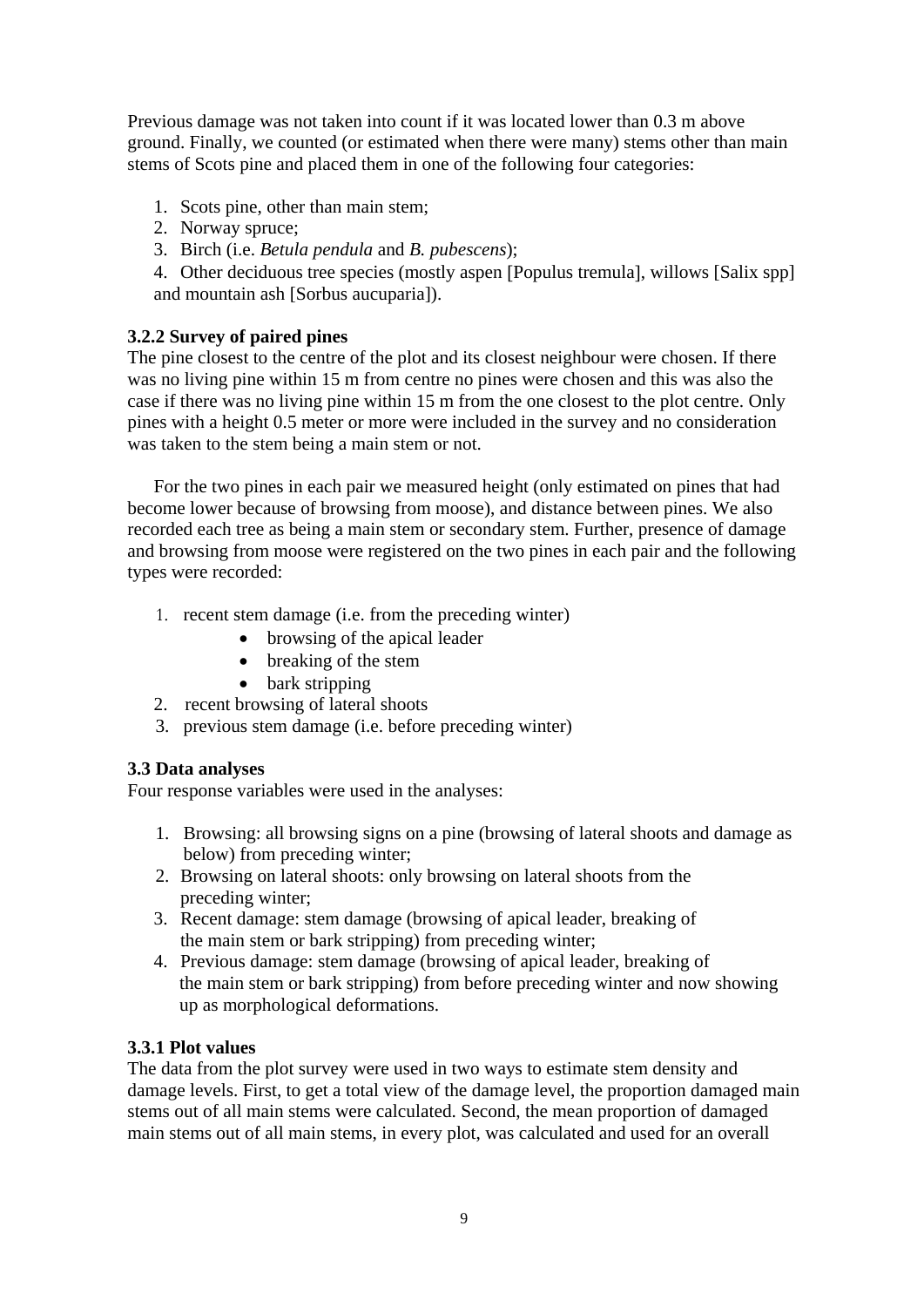mean for the survey. These plot means were used in all analyses of the plot survey. Plots without main stems were not included in these calculations.

To analyse the variation of damage between plots in each stand, the coefficient of variation, CV, (standard deviation in percent of the mean) was used. Scatter plots of different constellations between damage level, damage variation and stand characteristics were established and correlation coefficient (r) was used to determine the relationships between stand values. Twenty-five stands were used in these correlation analyses, except for analyses of recent damage variation, where twenty-one stands were included (four stands fell out because no damage was observed). Most of the stand characteristics used in these analyses were taken from the plot survey. But, estimation of stand height (mean stand height of the stand-forming tree layer) and site productivity was obtained from the landowner.

#### **3.3.2 Paired pines**

All stands were analysed together in the paired pine inventory. Different stem categories (i.e. these with browsing, recent stem damages, previous stem damage, only main stems and tree height differences) of paired pines were analysed separately.

To detect if the risk of a pine being browsed (or damaged) or not depends on whether its neighbour being browsed (or damaged) or not, a Chi-2 test was used. The observed browsing or damage frequency was tested against expected values based on an assumption of random browsing.

The effect of distance between paired pines on frequency of browsing was analysed.

The proportion of damaged stems out of all paired pines stems was calculated. Comparisons of damage levels in all stems versus only main stems were done. The proportion of recent damaged stems out of those with browsing of lateral shoots was also calculated, and so were the proportion recent damaged stems out of those with browsing.

All analyses were done in Microsoft Exel and significance level was set at  $p<0.05$ .

## **4. Results**

#### **4.1 Stand characteristics and levels of browsing and damage**

The mean plot number per stand was 45.5 (range 21-50), but in analyses where plots without main stems were excluded, the mean plot number per stand decreased to 44. In total, the plot inventory encompassed 52 403 stems in 1135 plots. Of these stems, 18 282  $(34.9\%)$ , were pines and 9 817 (18.7% of all stems and 53.7% of all pines) were main stems of pine. The most common species was birch (the two species were treated as one), with 26 248 stems (50.1% of all stems).

In the entire survey area, the average total stand density was estimated to 11 997 stems/ha. On average 2 247 pine main stems/ha was identified and on 2.7% of the plots there were no main stems. Among the pine main stems, 2.4% was recently damaged and 29.4% was previously damaged. If the mean proportion recently damaged stems in each plot  $(n=1104)$  plots) was used for the damage level estimation of the whole area, the corresponding figures were 3,5% and 30,1%, respectively. In these analyses, average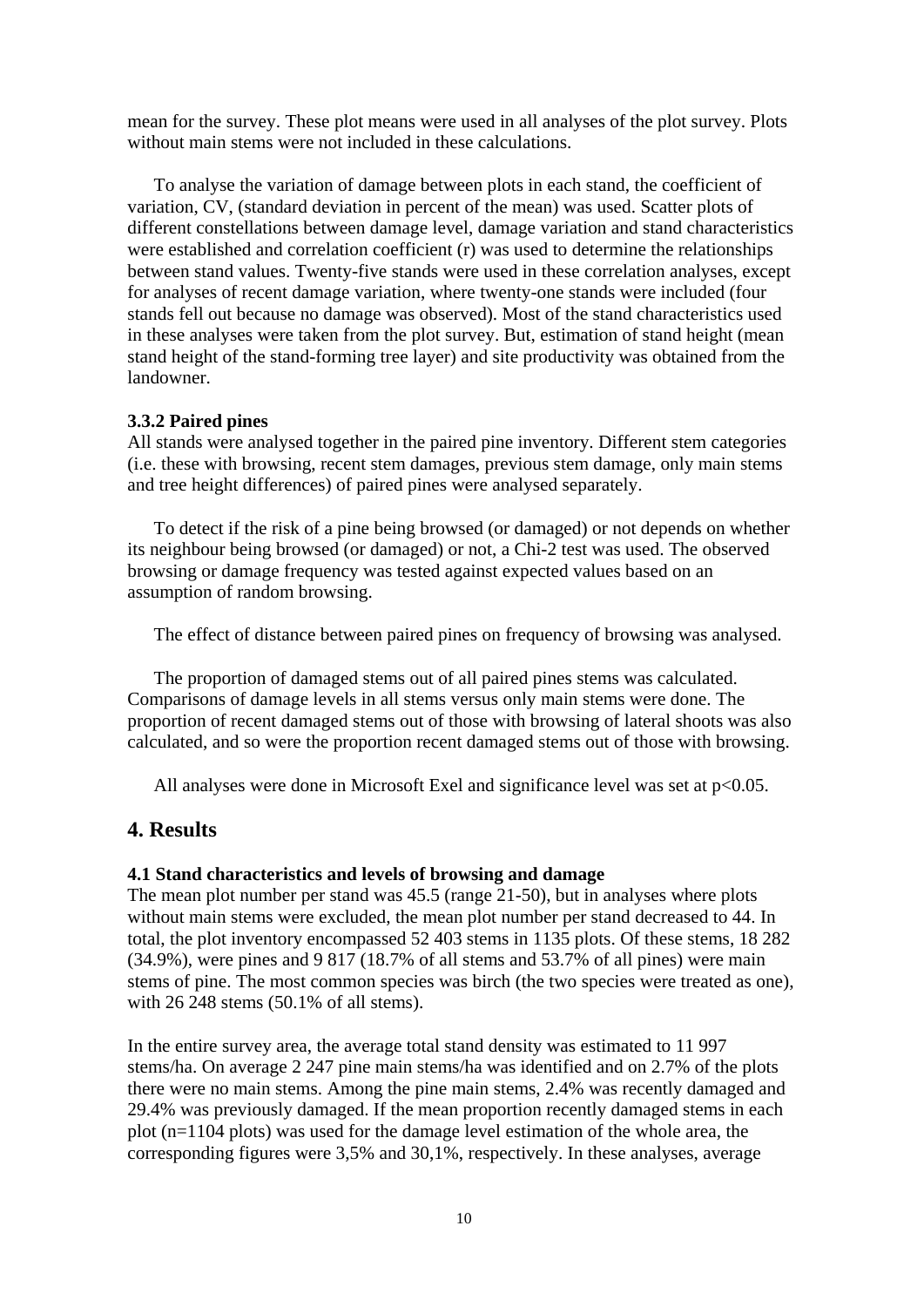number of stems and main stems per ha also increased slightly to 12 022 and 2 305, respectively. A third way to calculate damage is to base the overall mean on stand means, giving a mean damage of 4.1% (SD=10.5).

Based on the paired pines, the survey of which included damage recording on both main and secondary stems, it was obvious that recent damage was higher on main pine stems than on all pine stems (recent damage to main stems (n=1373): 5.0%; all stems (n=2264): 3.9%, previous damage to main stems: 32.3%; all stems 26.7%). Of the paired pines, 10.0% had browsed lateral shoots and 32.3% of those pines also had recent damage. The proportion of damaged stems of all browsed paired pines was 36.8%.

Stand height and age of stand were correlated ( $r=0.62$ ;  $p<0.01$ ; df=23).

*Table 1. Proportion (%) of damaged main stems from all 25 stands and calculated in four different ways.* 

|               | Type of % of all Mean % of all % of paired Mean % in |      |            |
|---------------|------------------------------------------------------|------|------------|
|               | damage stems plots $(n=1104)$ pines                  |      | all stands |
| Recent 2.4    | 3.5                                                  | 5.0  | 4.1        |
| Previous 29.4 | -30.1                                                | 32.3 | 30.8       |

*Table 2. Number of plots and stems, separated into all and main stems, and recent and previous damage presented for each stand. Plots without main stems were not included.* 

|      | Stand No. of |        | All stem Main stem Recent damage Previous damage |     |                             |      |        |
|------|--------------|--------|--------------------------------------------------|-----|-----------------------------|------|--------|
| nr.  | plots        | No./ha |                                                  |     | No./ha No./ha Mean % No./ha |      | Mean % |
| 4    | 34           | 15988  | 1307                                             | 688 | 52.4                        | 1078 | 83.0   |
| 11   | 47           | 10770  | 2156                                             | 6   | 0.7                         | 691  | 28.8   |
| 33   | 47           | 11549  | 2040                                             | 44  | 2.6                         | 1261 | 62.8   |
| 34   | 50           | 12665  | 2656                                             | 10  | 0.3                         | 1367 | 47.8   |
| 40   | 50           | 14416  | 2541                                             | 16  | 0.8                         | 1091 | 42.6   |
| 43   | 21           | 16345  | 2425                                             | 25  | 1.2                         | 1274 | 51.8   |
| 47   | 46           | 5435   | 1497                                             | 6   | 0.3                         | 119  | 9.5    |
| 48   | 30           | 14906  | 2746                                             | 26  | 0.8                         | 450  | 16.3   |
| 49   | 45           | 5920   | 1305                                             | 17  | 3.2                         | 203  | 7.9    |
| 63   | 48           | 7498   | 2490                                             | 11  | 0.3                         | 623  | 26.3   |
| 67   | 46           | 18941  | 2106                                             | 17  | 0.6                         | 155  | 6.9    |
| 69   | 49           | 9152   | 2614                                             | 0   | 0,0                         | 175  | 7.9    |
| 71   | 48           | 14346  | 1976                                             | 0   | 0,0                         | 119  | 5.5    |
| 72   | 50           | 13756  | 2796                                             | 21  | 1.2                         | 156  | 8.1    |
| 85   | 37           | 13077  | 2296                                             | 0   | 0,0                         | 28   | 1.3    |
| 87   | 35           | 14952  | 3237                                             | 0   | 0,0                         | 82   | 2.9    |
| 109  | 50           | 14614  | 2219                                             | 5   | 0.3                         | 166  | 8.5    |
| 125  | 50           | 7733   | 2422                                             | 83  | 4.3                         | 1211 | 54.6   |
| 261  | 48           | 10221  | 2663                                             | 27  | 0.8                         | 785  | 26.4   |
| 289  | 49           | 12982  | 2545                                             | 27  | 1.1                         | 483  | 17.6   |
| 324  | 30           | 5543   | 1542                                             | 208 | 14.6                        | 901  | 60.0   |
| 333  | 50           | 14754  | 3264                                             | 68  | 1.9                         | 1091 | 33.4   |
| 334  | 50           | 10378  | 2578                                             | 146 | 5.4                         | 1502 | 59.0   |
| 351  | 45           | 12761  | 2258                                             | 63  | 5.6                         | 797  | 32.3   |
| 354  | 45           | 7339   | 1721                                             | 35  | 3.7                         | 1184 | 69.7   |
| Mean | 44           | 11842  | 2296                                             | 62  | 4.1                         | 680  | 30.8   |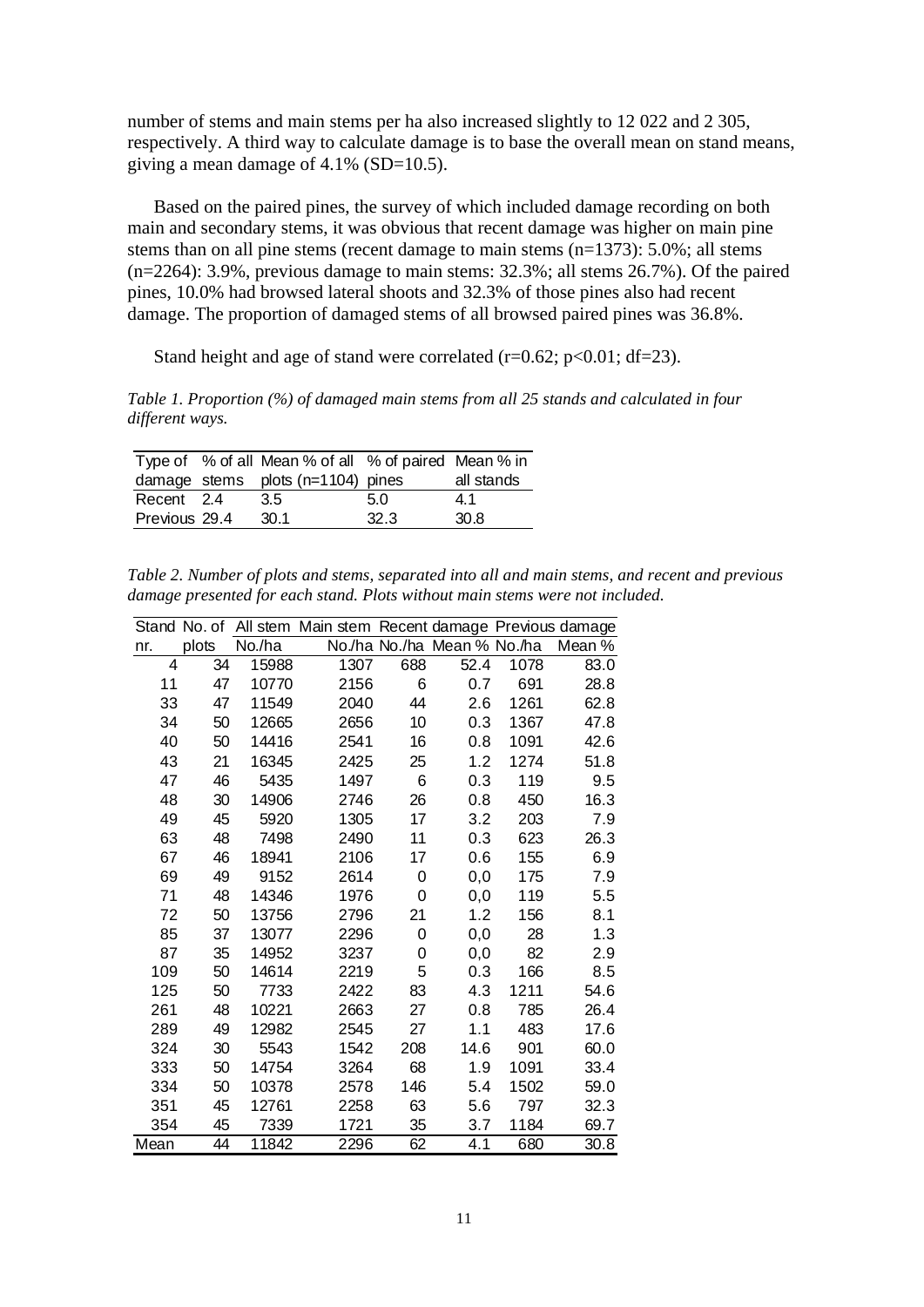A correlation analysis based on stand means indicates that the level of recent damage is associated with the level of previous damage  $(r=0.57; p<0.01; df=23; Fig. 1)$ .



*Figure 1. Recent damage in relation to previous damage in 25 stands.* 

Both recent and previous damage levels showed a negative relationship, although not significant, to stand height (r=-0.18; p>0.05, df=23, Fig. 2; r=-0.38, p>0.05, df=23, Fig. 3).



*Figure 2. Recent damage level in relation to stand height in 25 stands.* 



*Figure 3. Previous damage in relation to stand height in 25 stands.* 

Recent and previous damage were negatively correlated to number of other deciduous stems (i.e. without birch), but significantly so only for previous damage  $(r=0.16, p>0.05,$ df=23, Fig. 4; r=-0.41, p<0.05, df=23, Fig. 5).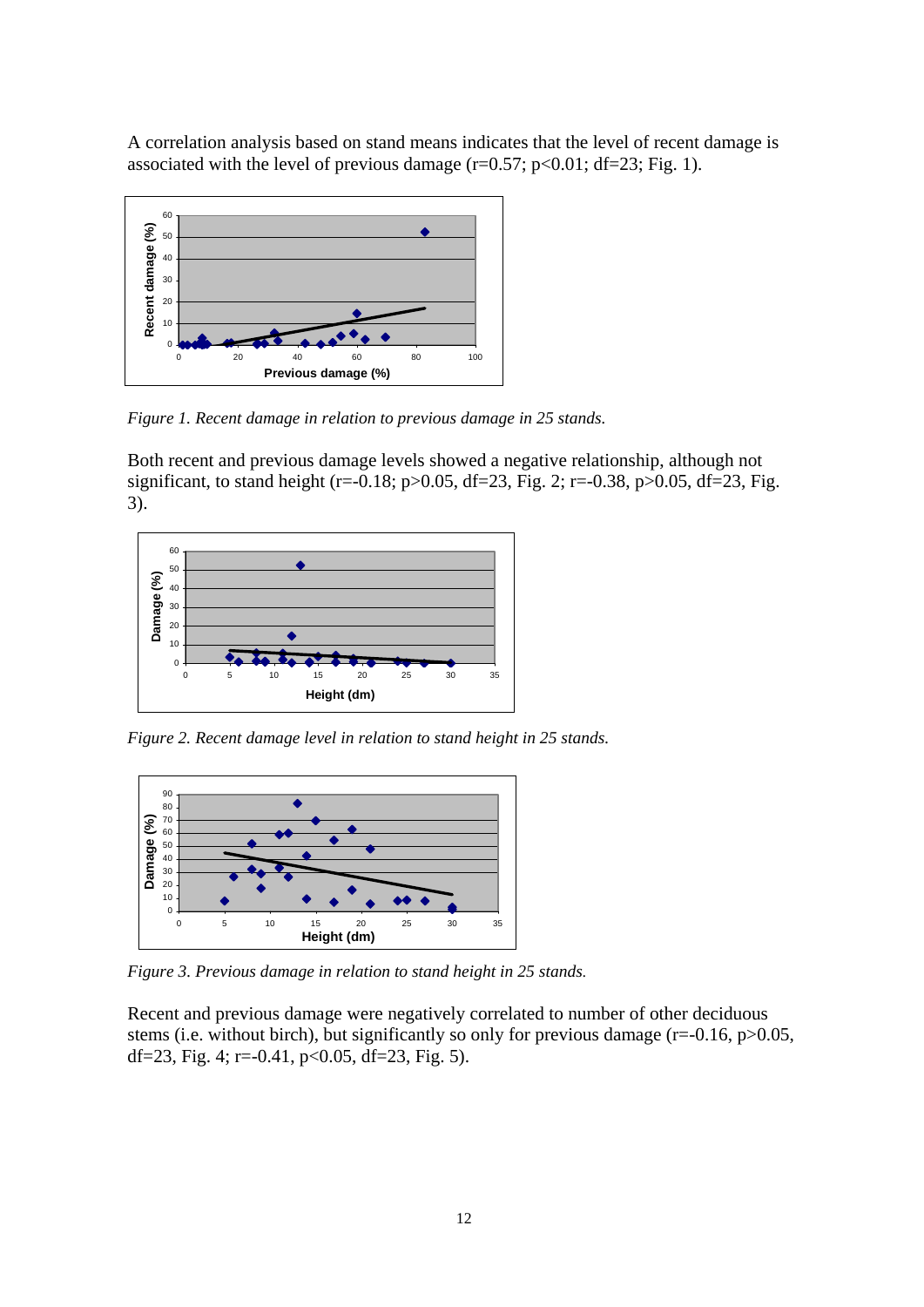

*Figure 4. Recent damage in relation to number of other deciduous tree species.* 



*Figure 5. Previous damage in relation to number of other deciduous tree species.* 

Proportion of damaged pine main stems was negatively correlated (close to significance) to number of pine main stems in plot  $(r=0.70; p>0.05; df=6, Fig. 6)$ . Nevertheless, number of damaged stems increased with density.



*Figure 6. Main stem density (number of main stems separated in eight classes) influence to proportion damaged main stem in plots.* 

At stand leve, proportion of recent or previous damaged main stems of pine showed no significant correlation to density of all stems, pine stems, pine main stems, birch stems, Norway spruce stems or stand age or site productivity,  $p > 0.05$ , df=23 for all analyses).

#### **4.2 Variation of damage and browsing distribution**

Damage variation (expressed as CV) within stands was negatively correlated with levels of recent (r=-0.86; p<0.001, df=19, Fig. 7) and previous damage (r=-0.95; p<0.001,  $df = 23$ ; Fig. 8).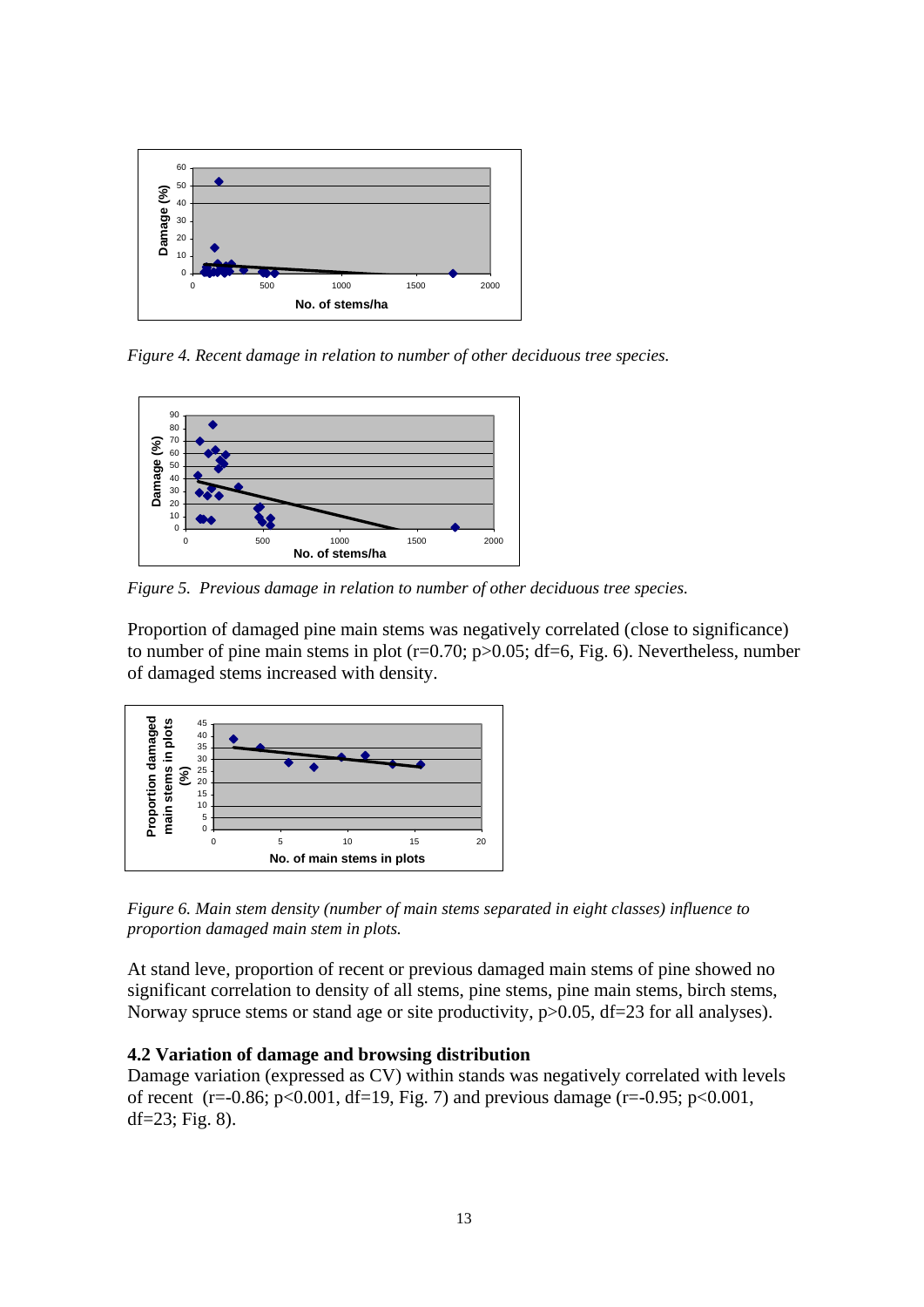

*Figure 7. Recent damage variation expressed as coefficient of variation in relation to damage level in 21 stands (only stands with recent damage included).* 



*Figure 8. Previous damage variation expressed as coefficient of variation in relation to damage level in 25 stands.* 

Variation of previous damage and stand height and density of other deciduous tree species, respectively, were positively correlated between stands ( $r=0.51$ ,  $p<0.01$ ,  $df=23$ , Fig. 10; r=0.57, p<0.01, df=23, Fig. 12). Variation of recent damage in relation to these characteristics only showed a trend in the same direction ( $r=0.38$ ,  $p>0.05$ ,  $df=19$  Fig. 9; r=0.22, p>0.05, Fig. 11.)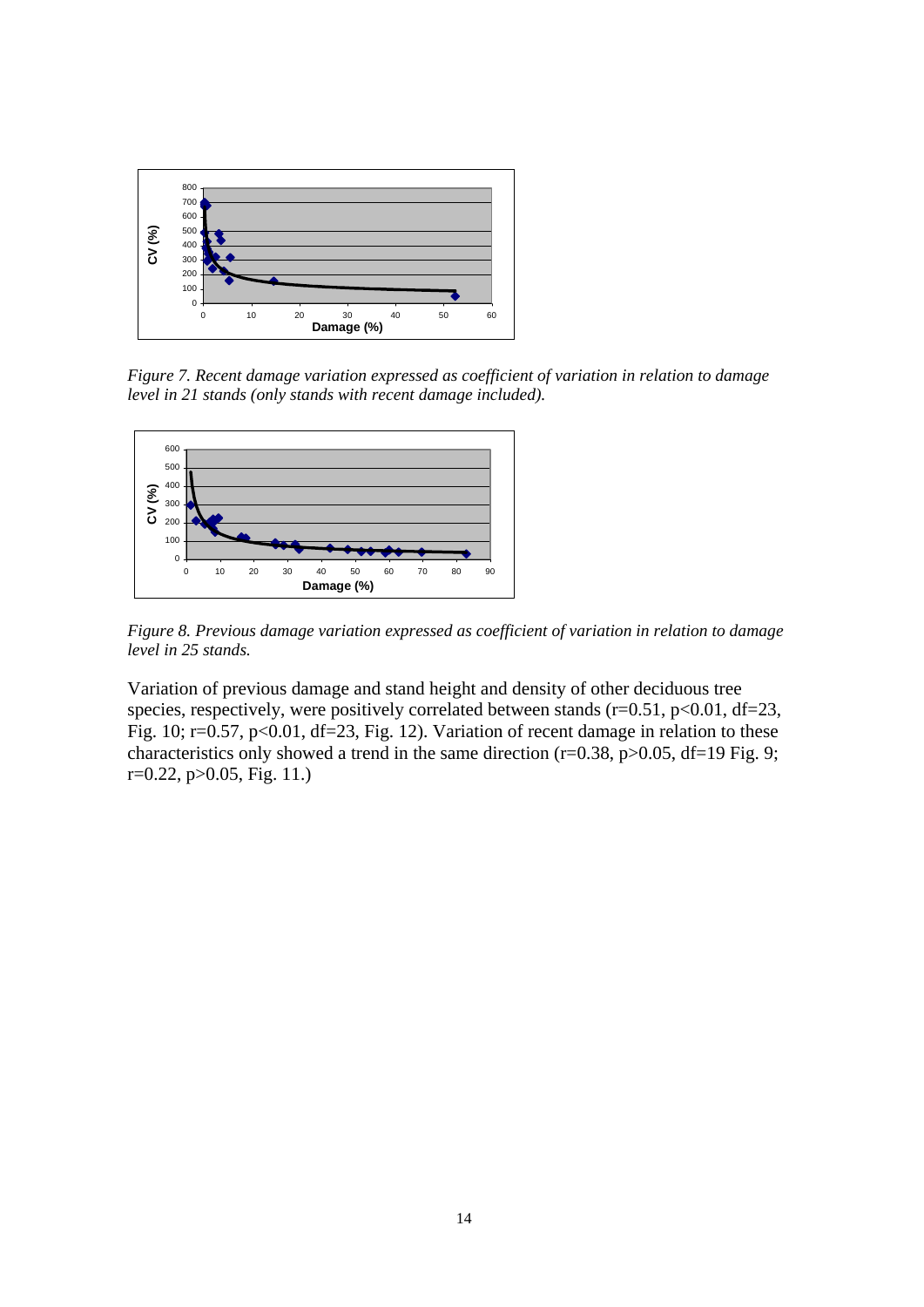

*Figure 9. Recent damage variation expressed as coefficient of variation in relation to stand height in 21 stands.* 



*Figure 10. Previous damage variation expressed as coefficient of variation in relation to stand height in 25 stands.* 



*Figure 11. Recent damage variation expressed as coefficient of variation in relation to number of other deciduous tree species in 21 stands* 



*Figure 12. Previous damage variation expressed as coefficient of variation in relation to number of other deciduous tree species in 25 stands*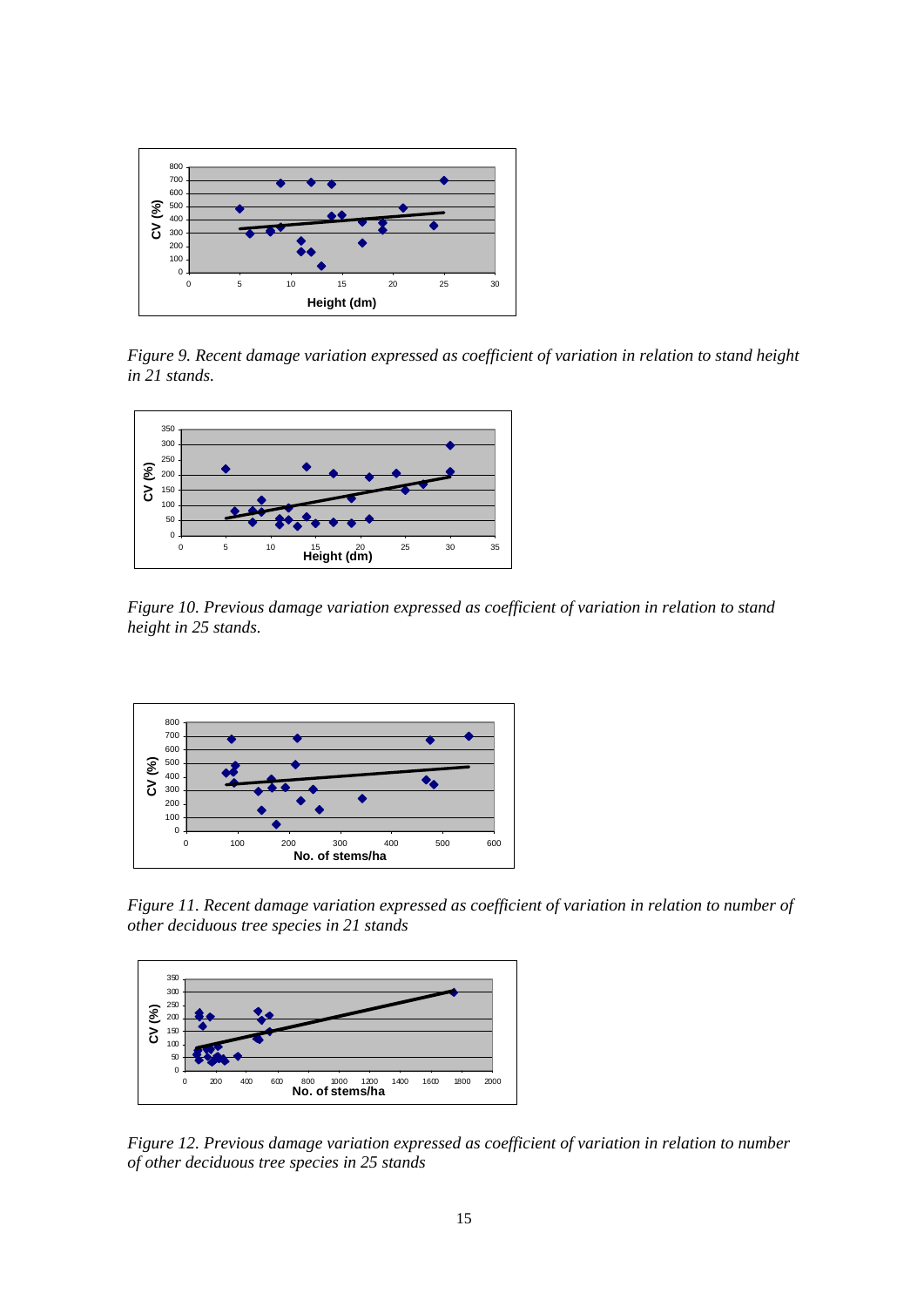At stand level, variation of recent and previous damage was not significantly correlated with total stem density, pine stem density, pine main stem density, birch stem density, spruce stem density, stand age or site productivity (p>0.05 for all analyses).

#### **4.3 Paired pines**

There were more browsing and damage on a neighbour of a browsed or damaged pine than expected from a random browsing among pines. Browsing  $(p<0.001)$ , recent damage  $(p<0.001$ ; just indicative because too few expected damaged pines) and previous damage (p<0.001) showed strong connection between paired pines, respectively (Table 4, 5 and 6).

 A significant positive correlation between proportion browsed pine 1 and distance to pine 2 was observed ( $r=0.92$ ,  $p<0.05$ ,  $df=3$ ). The decreased proportion browsed, from largest to smallest distance class, was 73.4% (Table 4.)

The closer the neighbour stood to the first pine, the more deviated the observed probability from expected probability in terms of the neighbour being browsed  $(r=0.98,$ p<0.001, df=3; Fig. 13).

|            | Pine 1<br>Distance Category<br>No. of browsed |             |            |             |                  |             |             |      |           |  |
|------------|-----------------------------------------------|-------------|------------|-------------|------------------|-------------|-------------|------|-----------|--|
| class/     |                                               |             |            |             | pine 2 on pine 1 |             |             |      |           |  |
| Average    |                                               | No. of % of |            | Obs         | Obs              | Exp         | Exp         | Obs/ | Chi-      |  |
| distance   |                                               | pines total |            | browsed (%) |                  | browsed (%) |             | Exp  | test      |  |
| (dm)       |                                               |             |            | pine 2      |                  | stems       |             |      | p<        |  |
| All/       | Unbrowsed                                     | 997         | 88.1       | 51          | 48.1             | 93.4        | 88.1        |      |           |  |
| 10.2       | <b>Browsed</b>                                | 135         | 11.9       | 55          | 51.9             | 12.6        | 11.9        |      | 4.4 0.001 |  |
|            | Sum                                           |             | 1132 100.0 |             | 106 100.0        |             | 106.0 100.0 |      |           |  |
| $0 - 5/$   | Unbrowsed                                     | 334         | 93.0       | 11          | 52.4             | 19.5        | 93.0        |      |           |  |
| 3.3        | <b>Browsed</b>                                | 25          | 7.0        | 10          | 47.6             | 1.5         | 7.0         | 6.8  | 0.01      |  |
|            | Sum                                           |             | 359 100.0  | 21          | 100.0            | 21.0        | 100.0       |      |           |  |
|            |                                               |             |            |             |                  |             |             |      |           |  |
| $6 - 10/$  | Unbrowsed                                     | 428         | 90.1       | 13          | 39.4             | 29.7        | 90.1        |      |           |  |
| 7.8        | <b>Browsed</b>                                | 47          | 9.9        | 20          | 60.6             | 3.3         | 9.9         |      | 6.1 0.001 |  |
|            | Sum                                           |             | 475 100.0  |             | 33 100.0         | 33.0        | 100.0       |      |           |  |
| $11 - 15/$ | Unbrowsed                                     | 185         | 88.5       | 11          | 50.0             | 19.5        | 88.5        |      |           |  |
| 12.8       | <b>Browsed</b>                                | 24          | 11.5       | 11          | 50.0             | 2.5         | 11.5        |      | 4.4 0.001 |  |
|            | Sum                                           |             | 209 100.0  |             | 22 100.0         | 22.0        | 100.0       |      |           |  |
|            |                                               |             |            |             |                  |             |             |      |           |  |
| $16 - 20/$ | Unbrowsed                                     | 72          | 84.7       | 8           | 61.5             | 11.0        | 84.7        |      |           |  |
| 18.0       | <b>Browsed</b>                                | 13          | 15.3       | 5           | 38.5             | 2.0         | 15.3        | 2.5  | 0.1       |  |
|            | Sum                                           |             | 85 100.0   |             | 13 100.0         | 13.0        | 100.0       |      |           |  |
| $21 +$ /   | Unbrowsed                                     | 73          | 73.7       | 8           | 47.1             | 12.5        | 73.7        |      |           |  |
|            |                                               |             |            |             |                  |             |             |      |           |  |
| 32.2       | <b>Browsed</b>                                | 26          | 26.3       | 9           | 52.9             | 4.5         | 26.3        | 2.0  | 0.05      |  |
|            | Sum                                           |             | 99 100.0   | 17          | 100.0            | 17.0        | 100.0       |      |           |  |

*Table 4. Browsing (i.e. recent damages and browsing of lateral shoots) of paired pines.*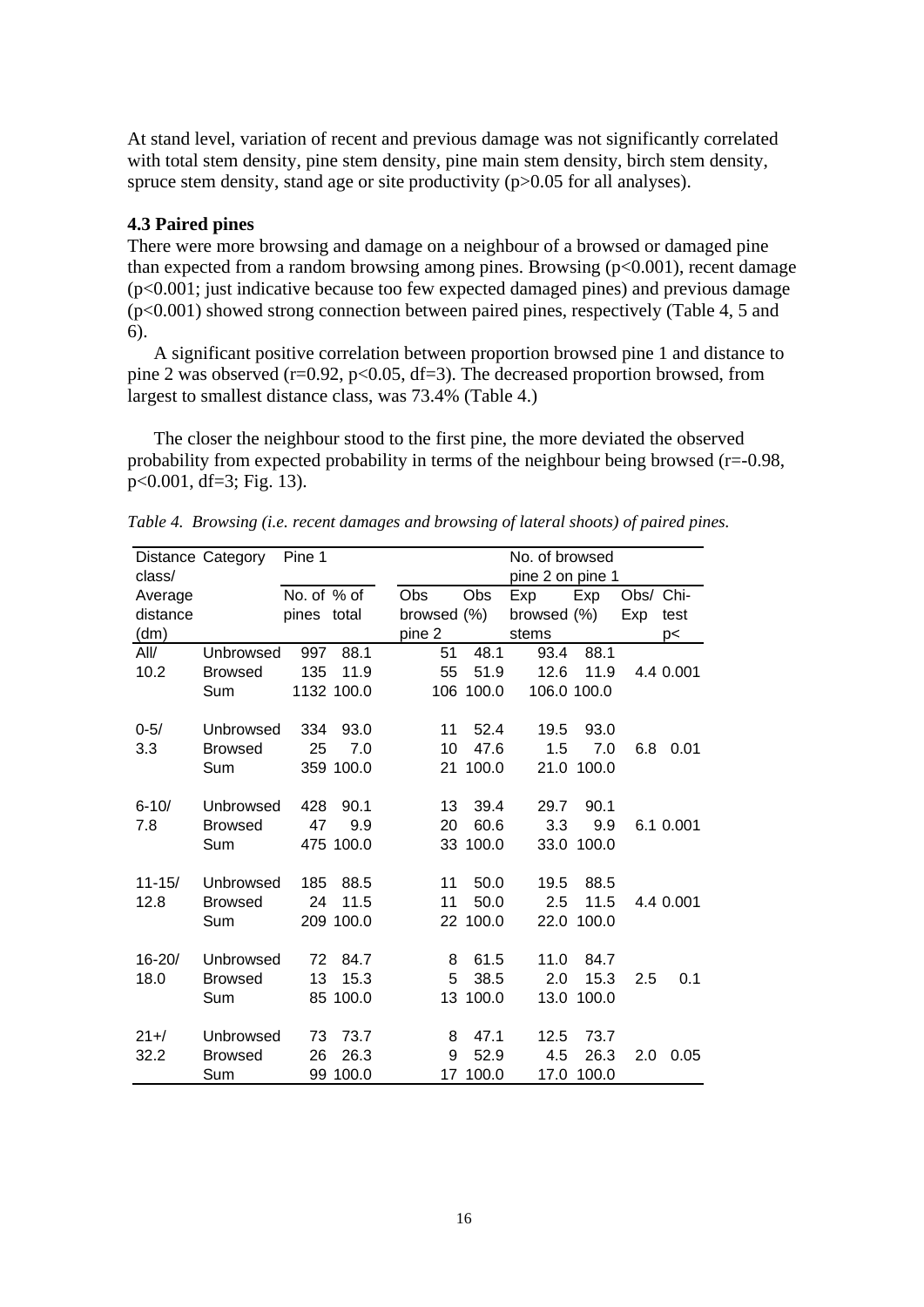

*Figure 13. Observed/expected (from random) risk of being browsed in relation to distance between paired pines.* 

*Table 5. Recent damage on paired pines (the Chi-2-test is just indicative cause of the low number of expected damaged pines).* 

| Distance   | Pine 1              |             |     | No. of browsed pine 2 on pine 1 |            |         |                         |           |                |           |
|------------|---------------------|-------------|-----|---------------------------------|------------|---------|-------------------------|-----------|----------------|-----------|
| between    |                     | No. of % of |     |                                 | <b>Obs</b> |         | Obs Exp                 |           | Exp. Obs/ Chi- |           |
| pines (dm) |                     | pines total |     |                                 |            |         | damaged (%) damaged (%) |           | Exp            | test      |
|            |                     |             |     |                                 | pine 2     |         | pines                   |           |                | p<        |
| All        | Undamaged 1083 95.9 |             |     |                                 |            | 29 69.0 |                         | 40.2 95.9 |                |           |
| (Average)  | Damages             | 46          | 4.1 |                                 |            | 13 30.1 | 17                      | 4.1       |                | 7.6 0.001 |
| 10.2)      | <b>Sum</b>          | 1129        | 100 |                                 |            | 42 100  | 42.0                    | 100       |                |           |

Table 6. Previous damage to paired pines.

|            | <b>Distance Category</b> |             | No. of browsed pine 2 on pine 1 |        |         |                                   |           |                |           |
|------------|--------------------------|-------------|---------------------------------|--------|---------|-----------------------------------|-----------|----------------|-----------|
| class/     |                          | No.         | %                               | Obs    |         | Obs Exp                           |           | Exp. Obs/ Chi- |           |
| Average    |                          | of          | of                              |        |         | damaged (%) damaged (%) Exp. test |           |                |           |
| distance   |                          | pines total |                                 | pine 2 |         | pines                             |           |                | p<        |
| (dm)       |                          |             |                                 |        |         |                                   |           |                |           |
| All/       | Undamaged                | 828         | 73                              | 127    | 42      | 221.2 73.3                        |           |                |           |
| 10.2       | Damages                  | 303         | 27                              | 175    | 58      |                                   | 80.8 26.7 |                | 2.2 0.001 |
|            | Sum                      | 1131        | 100                             |        | 302 100 |                                   | 302 100   |                |           |
| $0 - 5/$   | Undamaged                | 261         | 73                              | 34     | 40      |                                   | 62.7 72.9 |                |           |
| 3.3        | Damages                  | 97          | 27                              | 52     | 60      |                                   | 23.3 27.1 |                | 2.2 0.001 |
|            | Sum                      | 358         | 100                             |        | 86 100  |                                   | 86 100    |                |           |
| $6 - 10/$  | Undamaged                | 292         | 78                              | 46     | 51      |                                   | 70.0 77.9 |                | 2.2 0.001 |
| 7.8        | Damages                  | 83          | 22                              | 45     | 50      | 21.0 22.1                         |           |                |           |
|            | Sum                      | 375         | 100                             | 91     | 100     |                                   | 91 100    |                |           |
| $11 - 15/$ | Undamaged                | 148         | 71                              | 20     | 34      |                                   | 41.1 70.8 |                |           |
| 12.8       | Damages                  | 61          | 29                              | 38     | 66      |                                   | 16.9 29.2 |                | 2.2 0.001 |
|            | Sum                      | 209         | 100                             |        | 58 100  |                                   | 58 100    |                |           |
|            |                          |             | 67                              |        | 41      |                                   | 22.8 67.0 |                |           |
| 16-20/     | Undamaged                | 57          |                                 | 14     |         |                                   |           |                |           |
| 18.0       | Damages                  | 28          | 33                              | 20     | 59      |                                   | 11.2 32.9 | 1.8            | 0.01      |
|            | Sum                      | 85          | 100                             |        | 34 100  |                                   | 34 100    |                |           |
| $21 +$ /   | Undamaged                | 65          | 66                              | 13     | 39      | 21.9                              | 66        |                |           |
| 32.2       | Damages                  | 33          | 34                              | 20     | 61      | 11.1                              | 34        | 1.8            | 0.01      |
|            | Sum                      | 98          | 100                             | 33     | 100     | 33                                | 100       |                |           |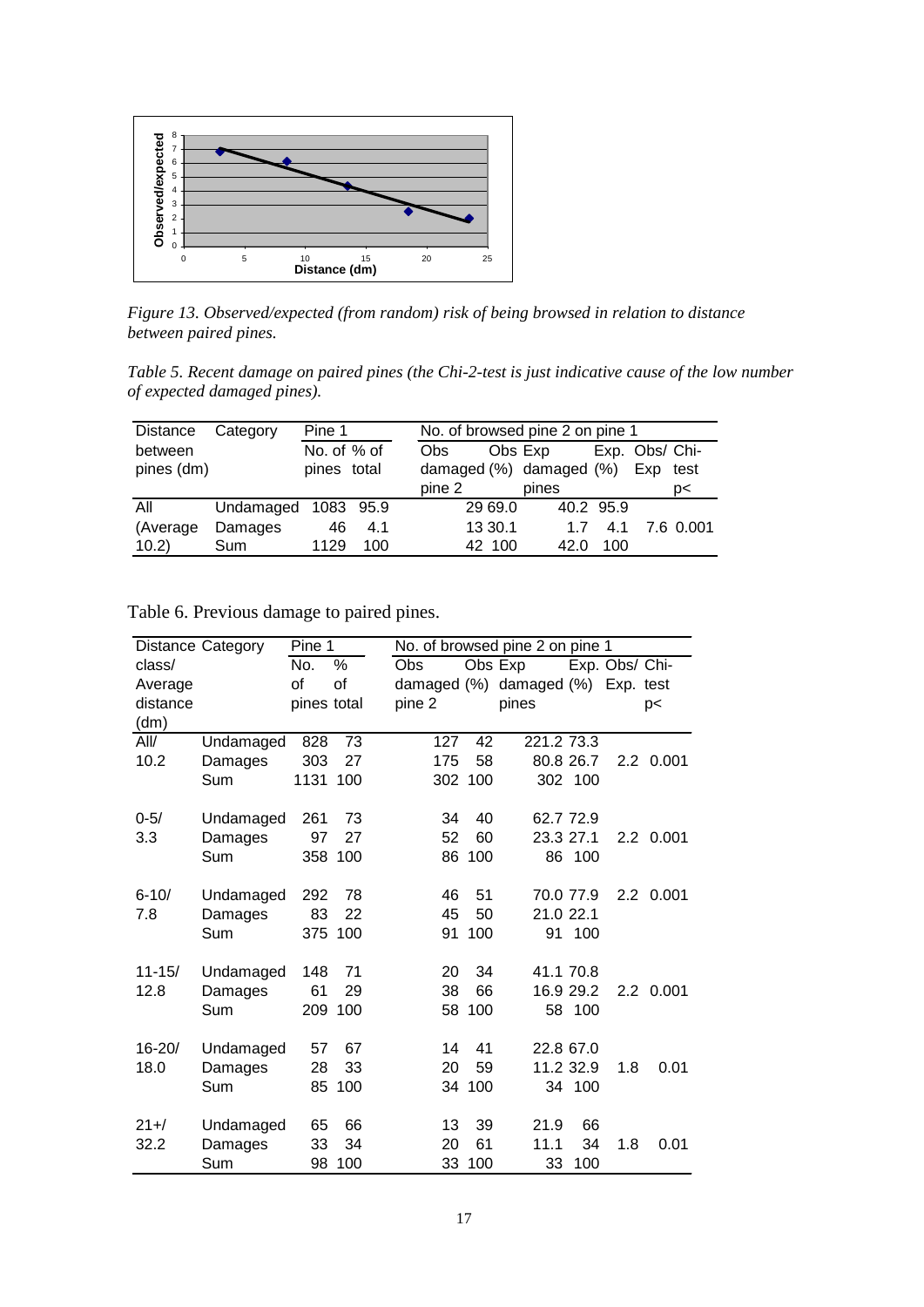The same pattern, as for all stems, was observed for browsing  $(p<0.001)$  and previous damages ( $p<0.001$ ) when only main stems of paired pines were included (Table 7)

| <b>Type</b>     | Category           | Pine 1      |          | No. of browsed pine 2 on pine 1                |         |       |     |           |               |       |
|-----------------|--------------------|-------------|----------|------------------------------------------------|---------|-------|-----|-----------|---------------|-------|
| of              |                    | No. of % of |          | Obs browsed Obs Exp browsed Exp. Obs/ Chi-test |         |       |     |           |               |       |
| <b>Browsing</b> |                    | pines total |          | pine 2                                         | (%)     | pines |     | $(\% )$   | Exp           | p     |
| Recent          | Unbrowsed          |             | 336 82,4 | 27                                             | 43      |       |     | 51.9 82,4 |               |       |
|                 | browsing Browsed   |             | 72 17,6  | 36                                             | 57      |       |     | 11.1 17,6 | $3.2^{\circ}$ | 0.001 |
|                 | Sum                | 408         | 100      |                                                | 63 100  |       |     | 63 100    |               |       |
|                 | Previous Undamaged |             | 276 67.6 |                                                | 54 39   |       |     | 94 67,6   |               |       |
|                 | damage Damages     |             | 132 32,4 | 85                                             | 61      |       |     | 45 32,4   | 1.9           | 0.001 |
|                 | Sum                | 408         | 100      |                                                | 139 100 |       | 139 | 100       |               |       |

*Table 7. Browsing and damage to main stems of paired pines.* 

Increasing height differences between the paired pines seems (indicative) to decrease the probability of a pine to be browsed if the neighbour is browsed (Table 8.)

*Table 8. Effects of tree height differences (all, five and ten decimetres or more, respectively) on probability of one or two pines being browsed.* 

| Height      | No. browsed of 1132 pairs |      |    |        |
|-------------|---------------------------|------|----|--------|
| differences | single of both            |      |    | %      |
| between     | a pair                    | in a |    | both/  |
| pines (dm)  |                           | pair |    | single |
| All         | 241                       | 55   | 23 |        |
| $5+$        | 84                        | 13   | 15 |        |
| $10+$       | 36                        |      | 11 |        |

#### **5. Discussion**

#### **5.1 Stem density and levels of browsing and damage**

The damage levels found were within the range of damage levels recorded during the last decades in Sweden (Hörnberg, 1995; http://www.svo.se/ (in Swedish). The differences between the four estimations of average recent damage to main stems (2.4, 3.5, 4.1 and 5.0%) were considerable. The first three values (from the plot survey) are created from different calculating methods that make the discrepancy understandable. Considering the uneven distribution of pines, both in plots and stands, the first value, 2.4% is best representing the recent damage of the area. It is harder to explain the large difference (about 100%) between the first value (2.4%; all main stems lumped from plot survey) and the fourth value (5.0%; all main stems from paired pine survey), as they are calculated by the same method. A possible reason for the difference is that categorisation of main stems have differed between the plot inventory and the paired pine inventory. When trying to achieve the suitable number of main stems per area, in plot inventory, categorisation of main stems could have been more generous in comparison to the case in paired pine inventory. This may possibly decrease the estimation of damage in plot inventory in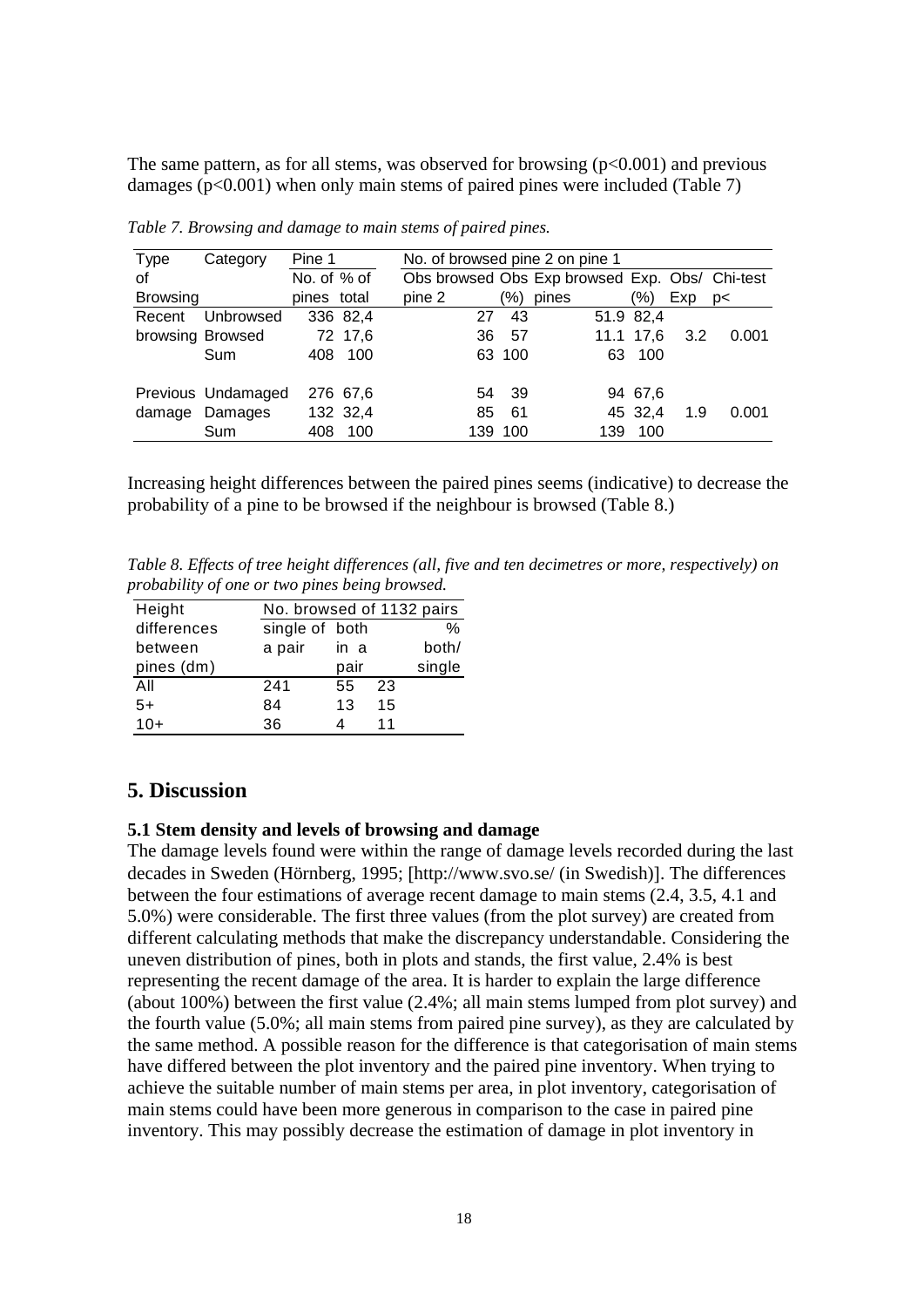comparison to paired pine inventory. No effect from pairing of the paired pine was observed, as damage level was similar if calculated from one of the two sets of pines.

With an average recent damage level of 52.4 and 14.6%, two stands, no. 4 and no. 324, stand for 77% of all recorded recent damage (Table 2). Similar large variation between stands is commonly found in inventory of moose browsing (e.g. Bergqvist et al. 2001).

 The corresponding differences between different estimations for previous damages (29.4, 30.1, 30.8 and 32.3%) are reasonable and in line with the discussion about recent damages above.

When damage level of all paired pines, secondary stems included, was calculated, the damage level was less (recent: 3.9%; previous: 26.7%), in comparison to when only main stems were included. That was expected because secondary stems probably have a smaller average size (and age) and therefore have less recent and accumulated damages (due to height and a lower quality of food) than main stems (cf. Danell et al. 1991; Nordengren 2003).

The strong positive correlation between recent and previous damage, at stand level, found in this survey is comparable with earlier reports (e.g. Lyly & Saksa 1992; Bergqvist et al. 2001). These authors found similar relation between these variables at tree level. The suggested explanations for such relationships, at stand level, are that moose population density is an important factor and that there is a tendency for moose to return to the same stands winter after winter. That means that there is not only a rebrowsing at the tree level, as has been shown in many studies (e.g. Lyly & Saksa 1992; Bergqvist et al. 2001), but also a rebrowsing pattern on the stand level.

In spite of one criterion for the selection of stands being that at least 40% of the stems were pine, the proportion pine stems among all stems in this survey was estimated to 34.9%. This is probably explained by the landowner's way of classifying the share of pines. The density of deciduous tree species did not decrease with increasing stand height (pers. obs. unpublished), indicating that the landowner cleans young forests higher than three meter or does not clean at all. Both the average stand height and stem density when pre-commercial cleaning is carried out have increased during the last 10-20 years and were in the beginning of this century about 4.2 m, and 10 000/ha, respectively (Nilsson, pers. com. in Ligné 2004).

However, Lyly  $\&$  Saksa (1992) reported that the stem density had no essential effect on the number of damaged saplings when the density was below 11 000 stems/ha. But, above that level, there was a considerable increase in damage frequency. In my survey 15 of the 25 stands were estimated to have more than 11 000 stems/ha and the average number of stems/ha in the survey was approximately 12 000.

Lyly & Saksa (1992) and Heikkilä & Härkönen, (1996) found that the proportion of damaged stems decreased with pine density. Using stand mean values and recording only main stems, Bergqvist et al. (2001) did not find this relationship. But, in my survey the relationship is apparent at the plot level and is similar to that found by Vivås & Saether (1987) in an experimental study on artificially arranged birch saplings. In my study the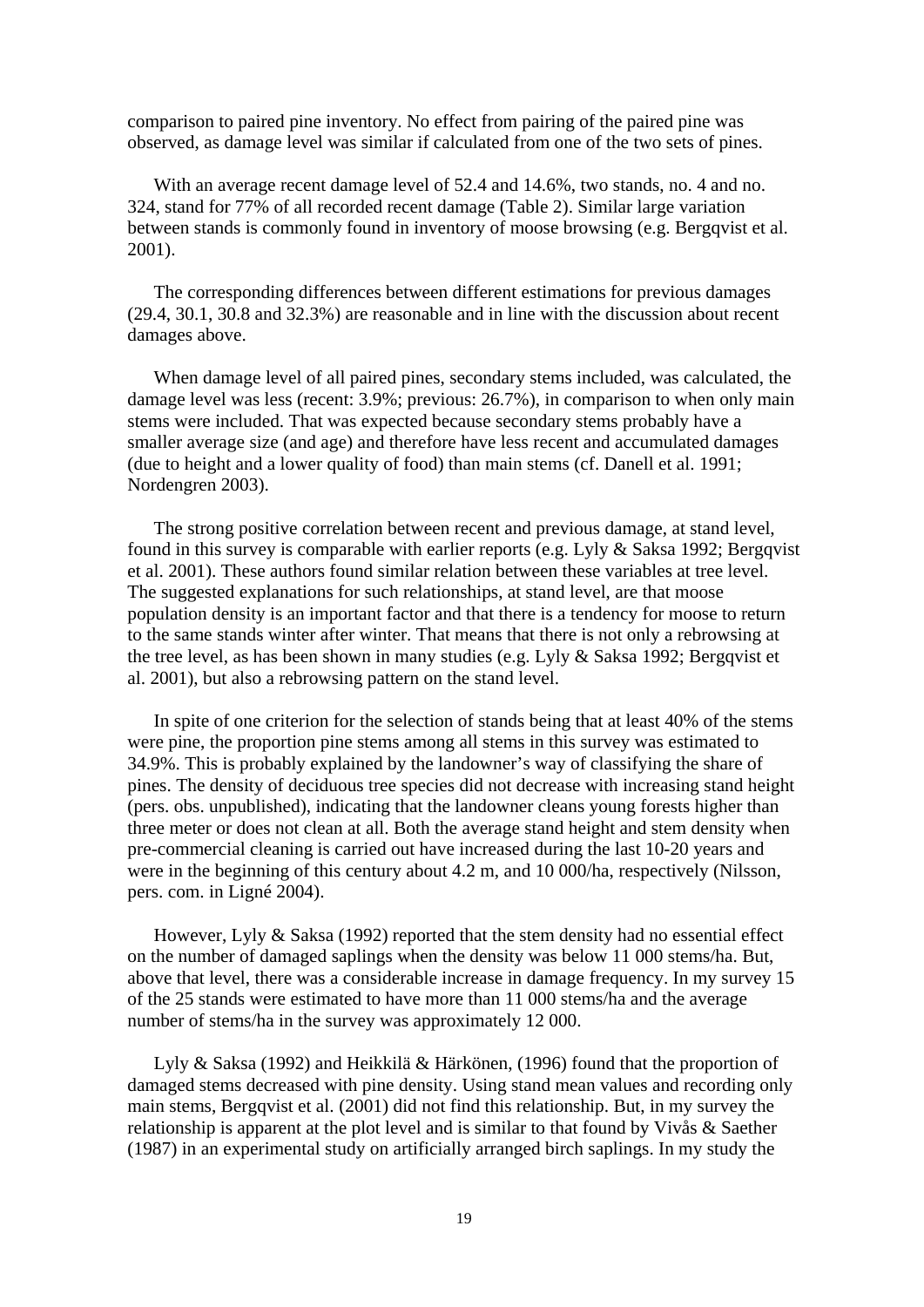decrease of damage was about 20% when considering the whole density range. But, when comparing corresponding densities of 2500/ha with 4000/ha, which is the density range used for main stems in my study, the decrease in proportion of browsed stems was about 10%.

#### **5.2 Variation of damage in relation to damage level**

As far as I know, there is no previous survey aiming to quantify moose damage variation within stands. Hence, to define what is high or low damage variation by comparing to earlier reports is impossible.

Damage levels explain the damage variation between plots, both for recent and previous damages. The effect of rebrowsing (i.e. repeated browsing to plant individuals between years) may likely explain part of the observed relation. According to Bergqvist et al. (2003), the intensity of rebrowsing decreases the number of damaged stems, compared to random browsing. Moreover, since rebrowsing was found to be stronger in stands with low levels of previous damage, damage variation of such stands may be more affected from rebrowsing. But Bergqvist et al. (2003) also observed that at 30% previous damage level, which roughly is the average level in this survey, the rebrowsing was approximately two times higher than would be expected from random. Hence, damage level will be kept at a lower level because of rebrowsing and thereby damage variation may get higher. In addition, rebrowsing may prevent damage to be as evenly distributed as if it originated from random browsing.

 When interpreting the damage level-damage variation pattern, another possible factor may be that certain trees or patches differ from the rest of the stand. Such differences in attraction may depend on tree species composition (Heikkilä & Härkönen 1996), initial differences of trees or differences in positions of trees (Danell et al. 1990). In addition differences created by selective feeding (Edenius et al. 2002) or rebrowsing may play a role (Bergqvist et al. 2003).

By using two contrasting examples the idea of differences within stands impact to damage level-damage variation can be illustrated. First, stands with low average quality of browse, but with a few attractive patches, give low damage level and high variation. Second, stands with high average quality of browse, but with a few less attractive patches may give high damage level and less variation. Both these cases will create a pattern in line with the observations in this study. The patterns observed and the mechanisms involved are most certainly related to forestry practices, such as regeneration and cleaning.

Both recent and previous damage showed a dramatic decrease in damage variation from the lowest observed damage levels to about 10% damage level where the variation levels out. The overall observation of previous damage showing less variation in comparison with recent damage is reasonable for two reasons. First, the mix of different browsing seasons involved in previous damage hides parts of the damage pattern coming out of one season's browsing. Second, as reported by Bergqvist et al. (2003), the strength of rebrowsing declines with increasing previous damage levels (the stand may get higher damage level and less damage variation). When previous damage level was more than 50%, which was the case in seven of the twenty-five stands, the effect from rebrowsing had disappeared. According to this study, stands with 50% damage levels will have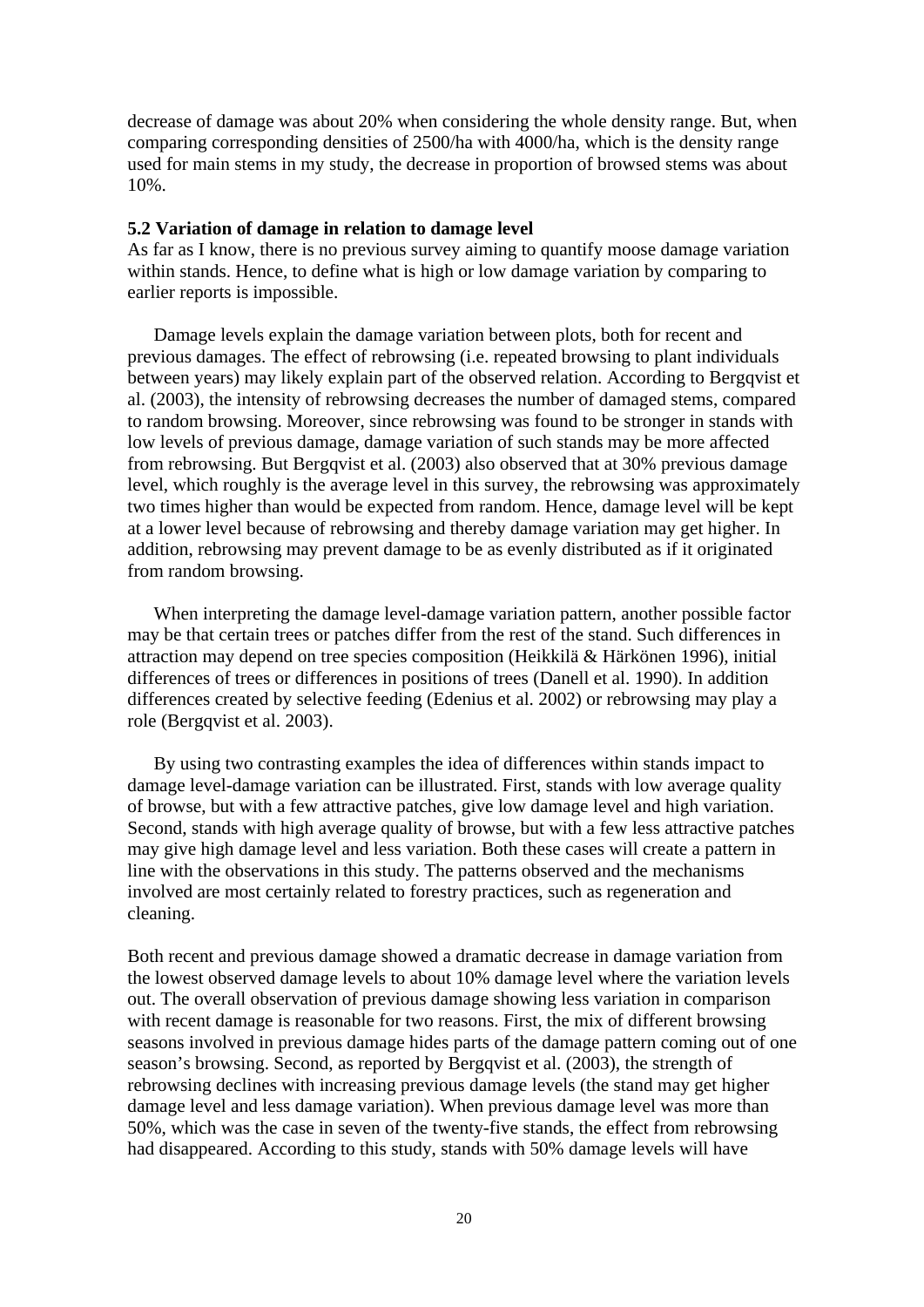relatively evenly distributed damage (CV about 50%). Moreover, this can be the case for lots of young pine forest stands regenerated under conditions similar to those in this study. Because none of the stand in my study had grown out of reach of moose browsing (cf. Bergqvist et al. 2001; the stands with highest average height are 3 m), the damage level is likely to increase further.

### **5.3 Variation of damage in relation to stand characteristics**

It appears that the observed positive correlation between damage variation and some stand characteristics (e.g. stand height, density of deciduous tree species other than birch) is a result of damage level having a negative correlation to these characteristics. The inversely and proportionally similar levels of the correlation coefficient between a specific stand character and type of damage level and damage variation, respectively, can be seen as a support for damage level explaining the majority of damage variation. Relations between stand characteristics and levels of browsing (and damage) are reported to consist of complex interactions between stand characteristics and moose browsing (Bergström & Hjeljord 1987; Härkönen et al. 1998; Lyly 1992; Lyly & Saksa 1992). As long as surveys or experiments that separate these factors are missing, the discussion must be one of assumptions and guesses (Fig. 14).



*Figure 14. The interaction*  $(\leftrightarrow)$  between environment and moose determines damage level, which *in turn, to a high extent, determines damage variation.*

## **5.3.1 Stand height**

This study found that high damage level followed low stand height. An explanation is that browsing of apical leader, first, is the most common type of stem damage (around 78% of all damage), and second, is most common at moderate tree height (around 1 meter; Berqvist et al. 2001). This in turn, depends on the fact that quantity and quality of browse improve with higher position of a shoot within a tree (Nordengren et al. 2003). At moderate tree heights, moose easily reach the preferred apical parts. But, Lyly & Saksa (1992) findings are a bit contradicting, as they state that recent stem damage occurs on pines with average height of 1-2 m. But they also reported that trees with moderate height sometimes could have been protected from winter browsing by snow. Moreover, initial browsing to woody species changes tree height in a positive way for moose. Given continuous browsing, height is kept within reach of moose browsing for a longer period. Thus, about 90% of the browsing, which appears as damage (i.e. browsing of apical leader or breaking of main stem), temporary decreases tree height. Browsed trees often produce shoots, which are preferred by moose (Bergström 1984; Danell et al. 1985).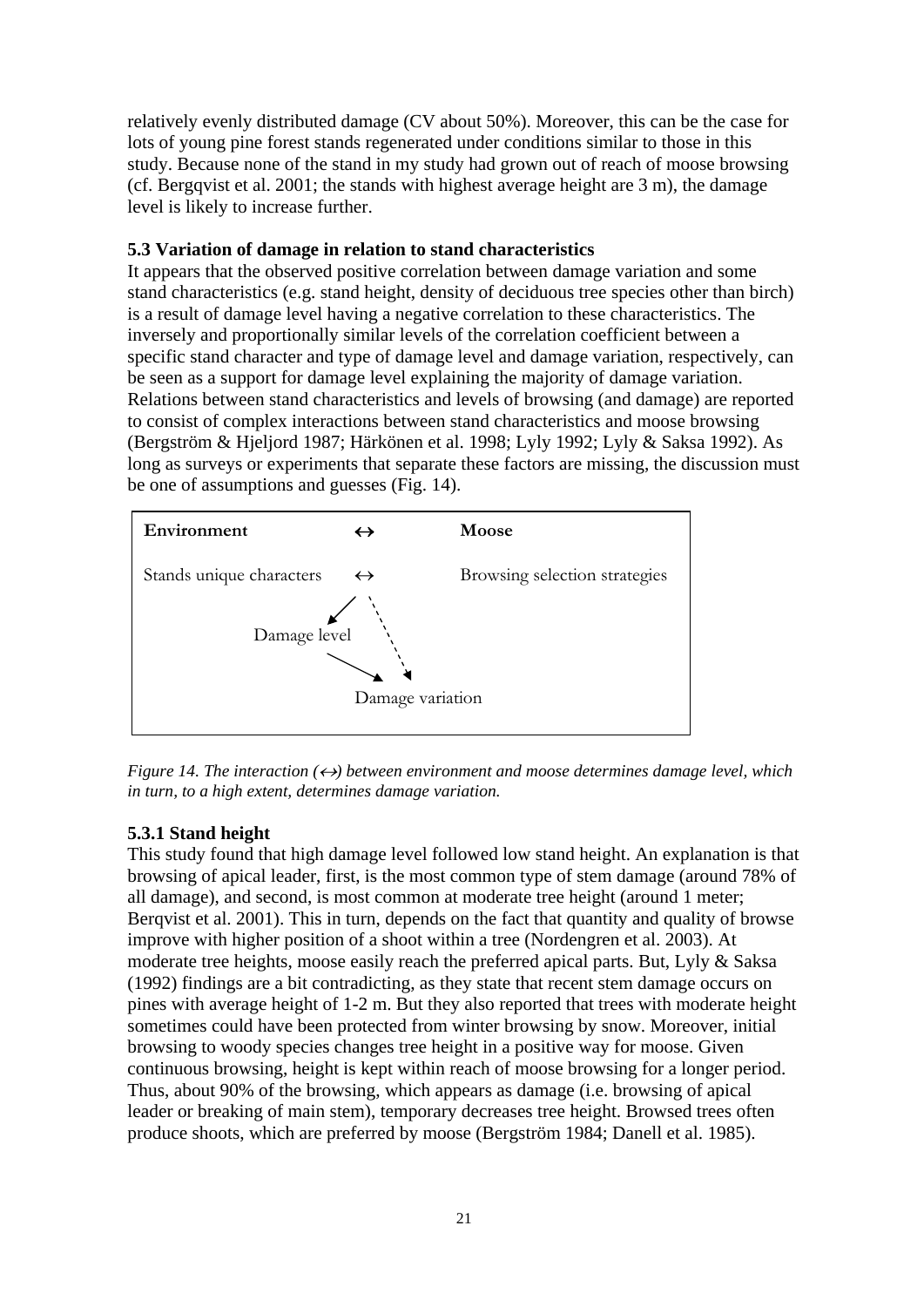Thereby, initially browsed trees tend to be browsed again. (Bergqvist et al. 2001; Ericsson et al. 2001). Consequently, stands of moderate height are more browsed than taller stands.

 Although, absence of stands with both high average height and high previous damage level is strange, as damage at low tree heights should accumulate until the stand reaches a high average height. There can be several reasons for this pattern: (1) Random effect due to absence of tall stands with lots of previous damage among the sampled stands, (2) Some of the stands in the sample were initially browsed and more or less got caught in a "browsing pit" (Ericsson et al. 2001); thereby, these stands have a lower average height for a longer period and also get high damage levels in comparison to stands less initially browsed, and (3) Pre-commercial cleaning can decrease the amount stems with accumulated (previous) damage.

 Another reason, also linked to damage level, for variation of previous damage showing positive correlation to stand heights could be an effect of rebrowsing (which may prevent decrease of damage variation, see discussion of rebrowsing above). Thus, stand height follows stand age according to this study. So the fact that increase of previous damage variation follows stand height is therefore conclusive with an earlier report (Berqvist et al. 2003) saying that rebrowsing pattern is stronger with increasing age.

#### **5.3.2 Density of other deciduous tree species than birch**

Damage variation was positively correlated to stem density of other (and preferred; Bergström & Hjeljord 1987) deciduous tree species than birch. Browsing of pine is common in patches with high density of preferred deciduous tree species (Heikkilä & Härkönen 1996). So, if one assumes these preferred stems to be unevenly distributed in the stands, the relationship seems reasonable. Aspen, willows and mountain ash, i.e. "other deciduous species", have sporadic and irregular abundance in the surveyed stands (pers. obs.). But, the relationship between damage level and level of damage variation most likely explains this stand property too. Thus, density of deciduous trees has a negative correlation to damage level. This is in line with Hörnberg (1995), who reported that intake of pine decreases when broad-leaved species are present.

There is probably a multi-factorial explanation for recent damage (compared to previous damage) showing less correlation to density of deciduous stems. But the historical events of a stand (i.e. pre-commercial cleaning, moose population density etc.) may affect the differences in recent and previous damage. Recent damage is mainly affected by the status of the stand during the last winter, whereas, previous damage is affected by the situation during some or several years.

#### **5.3.4 Other stand characteristics**

The stand characteristics, which did not show any significant correlation to damage variation, did not correlate significantly to damage level either. But these characteristics showed equivalent low correlation to damage variation and damage level, but inversely so. For example some stand characteristics (e.g. total stem density, birch stems/ha and site-index) showed weak positive correlation to recent damage level and equivalent negative correlation against recent damage variation. Perhaps this can be seen as an effect of the reported positive correlation between total available browse of tree biomass and moose damage to pine (Härkönen et al. 1998). Further, several investigations (e.g. Lyly & Saksa 1992) have shown a negative correlation between proportion browsed pines and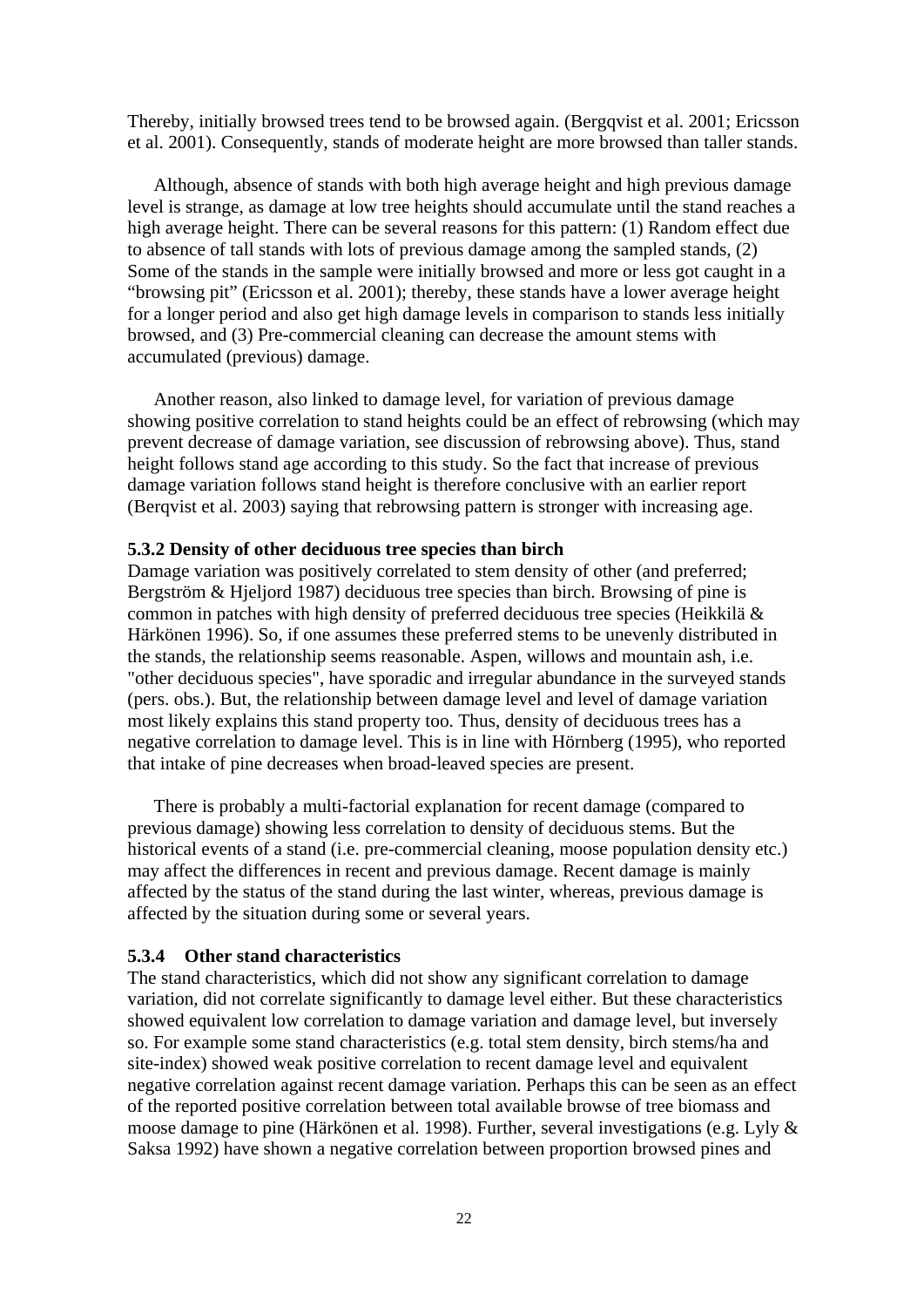stem density. In this survey this correlation is not very obvious. Absence of such correlation are reported earlier by Bergqvist et al. (2001) who, apart from other studies and in accordance with this survey, only paid attention to main stems of pine. Therefore it is reasonable to find a lack of positive correlation between damage variation and stem density or site productivity.

 My study made no discrimination between birch species, but approximately half of all the stems in the survey were birch. Under conditions where white birch (*Betula pubescens*) is the main tree species, the risk of moose damage to pine increases. Thus, white birch is a strong competitor of pine and exact (e.g. repeated) cleaning is especially important (Härkönen et al 1998), due to white birch being less preferred (Bergström & Hieliord 1987). This relation between pine and birch has some support from a positive correlation between damage level and birch stem density in my study (recent damage: r=0.30, pers. obs., unpublished), as well as by Härkönen et al. (1998). Likely that is the reason for the negative correlation between damage variation and birch stem density.

Effects of stand history may explain the almost total absence of correlations between some stand characteristics and previous damages. For example, the degree of available browse (via total stem density or number of birch stem/ha) is not expected to have been constant during the last years. The fact that site-index did not show a similar correlation to recent damages is unexpected because site productivity would have been the same during the years when the previous damages have accumulated. An explanation may be that the range of site productivity in this survey was too narrow to reveal possible relationships.

#### **5.4 Paired pine**

The paired pines represent a fine scale (mean distance between neighbouring pines was 1.2 m) of moose browsing in terms of making damage. Bergqvist et al. (2001) and Härkönen (1998) assumed that stem damage develops randomly as a result of browsing. In my study, a pine had four and seven times higher risk (compared to random browsing) of being browsed or recent damaged, respectively, if it was neighbour of a browsed or recently damaged pine. The observed pattern is in line with the theory on herbivore behaviour to maximise the net rate of energy gain. Herbivore tends to limit movement between feeding stations. In addition, an herbivore carefully selects among parts of closestanding plants (Roguet et al. 1998) in order to obtain a balanced diet with essential nutrients and low contents of secondary compounds (Wieren 1996). My study also indicated that the observed dependence in browsing of neighbouring pines, is evened out when it comes to previous damage, although not totally so.

When only main stems were included from the paired pines, the risk decreased of a pine to be browsed if its neighbour is browsed (i.e. browsing: three times increased risk; previous damages: less than two times increased risk) in comparison with when all stems were included. An explanation could be that it depends on a difference in distance between the two sets of pines. The average distance between the main stem set is not calculated, but from number of pine main stems per ha (2 247), the average distance should be about 2.1 m. Thus, the mean distance between main stems is longer than the mean distance between all pine stems. This will decrease the dependence between the pines in terms of browsing (see further below).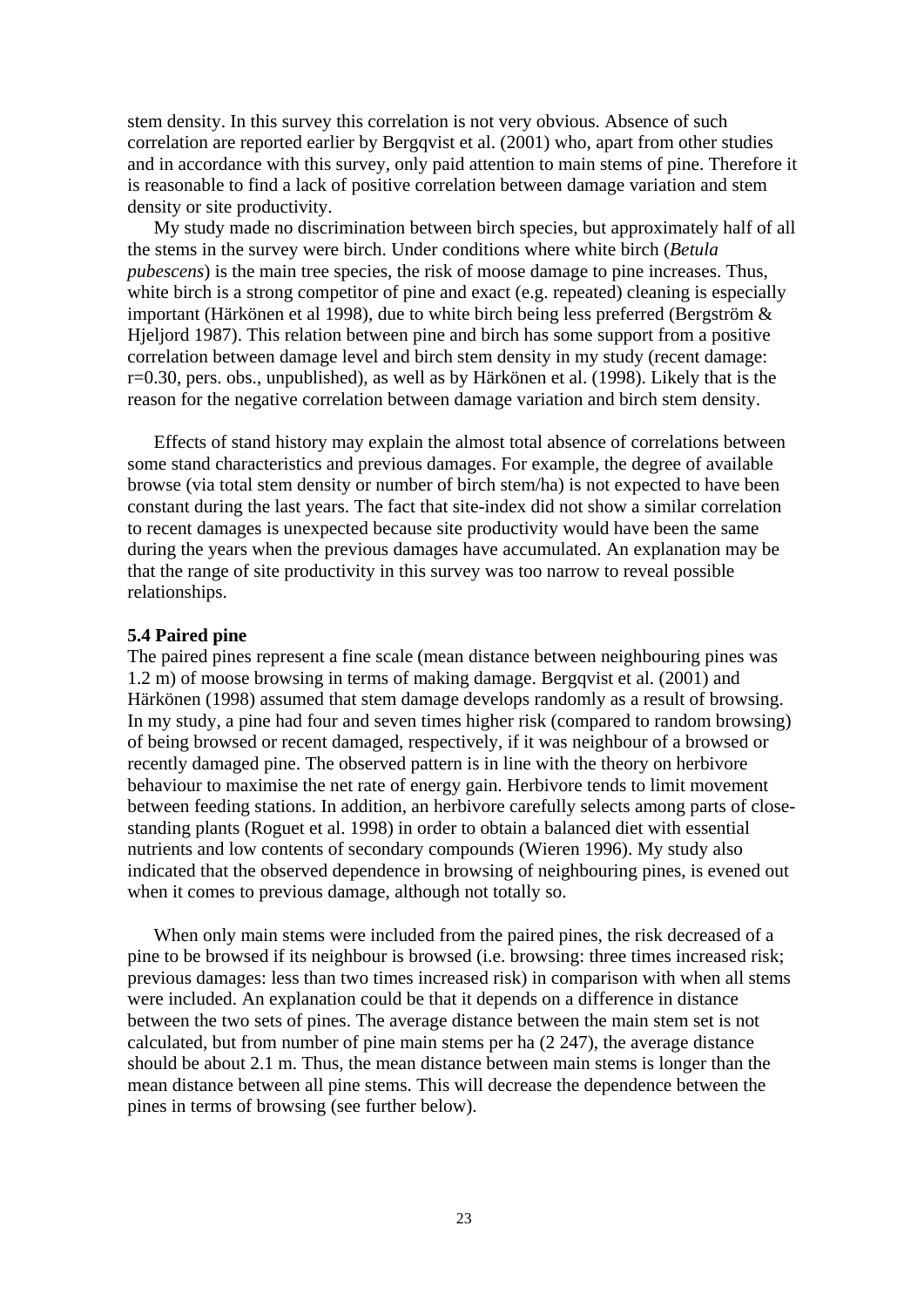#### **5.4.1 Effect of distance on use of paired pines**

The risk that a pine will be browsed or damaged if its neighbour is browsed or damaged decreases with distance to its attacked neighbour. The decrease is steeper for browsing in general than for previous damage. And, again (see above), the explanation could be that moose browsing behaviour aims at limiting energy losses and at the same time obtain high quality food. But, in previous damage, the pattern obtained from browsing is evened out and less dependence between stems is observed. Still, within the distance interval of 0-1.5 m there was an increased risk (2.2 times), compared to the risk expected from a random pattern, of a pine having a previous damage. At longer distances the risk decreased to about 1.8 times (Table 6).

Vivås & Sather (1987) reported that moose spent more time in plots where sapling density was high. This indicated an aggregative response and a non-random search strategy. As sapling density increased, the moose used a lower proportion of the saplings but still browsed on more saplings per area. This is in line with this study where proportion of browsed stems increased with longer distance between stems despite the probability of a pine being browsed increases the closer it were to its neighbour (see % browsed pine 1, Table 4).

#### **5.4.2 Height differences between paired pines**

Increasing height differences between paired pines also seem to decrease the probability of a pine to be browsed, if the neighbour is browsed (indicative results). There is at least two explanations for this. First, if a tree for example is 5 dm lower than its neighbour it could be of less quality as food, due to it being underdeveloped (Danell et al. 1991). Second, lots of vertical body movements, due to browsing at different heights, imply unnecessary energy costs (Renaud et al. 2003). Thus, browsing on paired main stems, compared to browsing on paired all stems, may be a result of main stems both being more equal in height and being farther away from each other.

## **6. Management implications**

Moose browsing of economically important trees, as well as on other trees, is shown to be complex. Regional differences in landscape and stand characteristics, management practices and varying moose population densities make it hard to link results together. However, I believe the observed patterns in my study can be used in discussions for improving forest management practices and the economical outcome of forestry.

According to my findings and earlier studies (e.g. Lyly & Saksa 1992; Vivås & Saether 1987) the proportion of damaged stems is less when stems stand fairly dense and are of same species and similar type (e.g. in terms of height). Thus, it seems to be favourable to have as many main stems per area as stand productivity allows. In addition, the options during pre-commercial cleaning may increase with high main stem density.

 If one selectively cleans damaged main stems in patches where pines are heavily damaged, the result may be a stand with less than optimal spatial distribution. Either, the undamaged main stems get too unevenly distributed (i.e. gap formation) or, if one compensates damaged main stems with underdeveloped stems, there may be too large height variation. In patches where stems do not stand densely enough, the option to compensate a damaged stem with an undamaged neighbour does not exist. On the other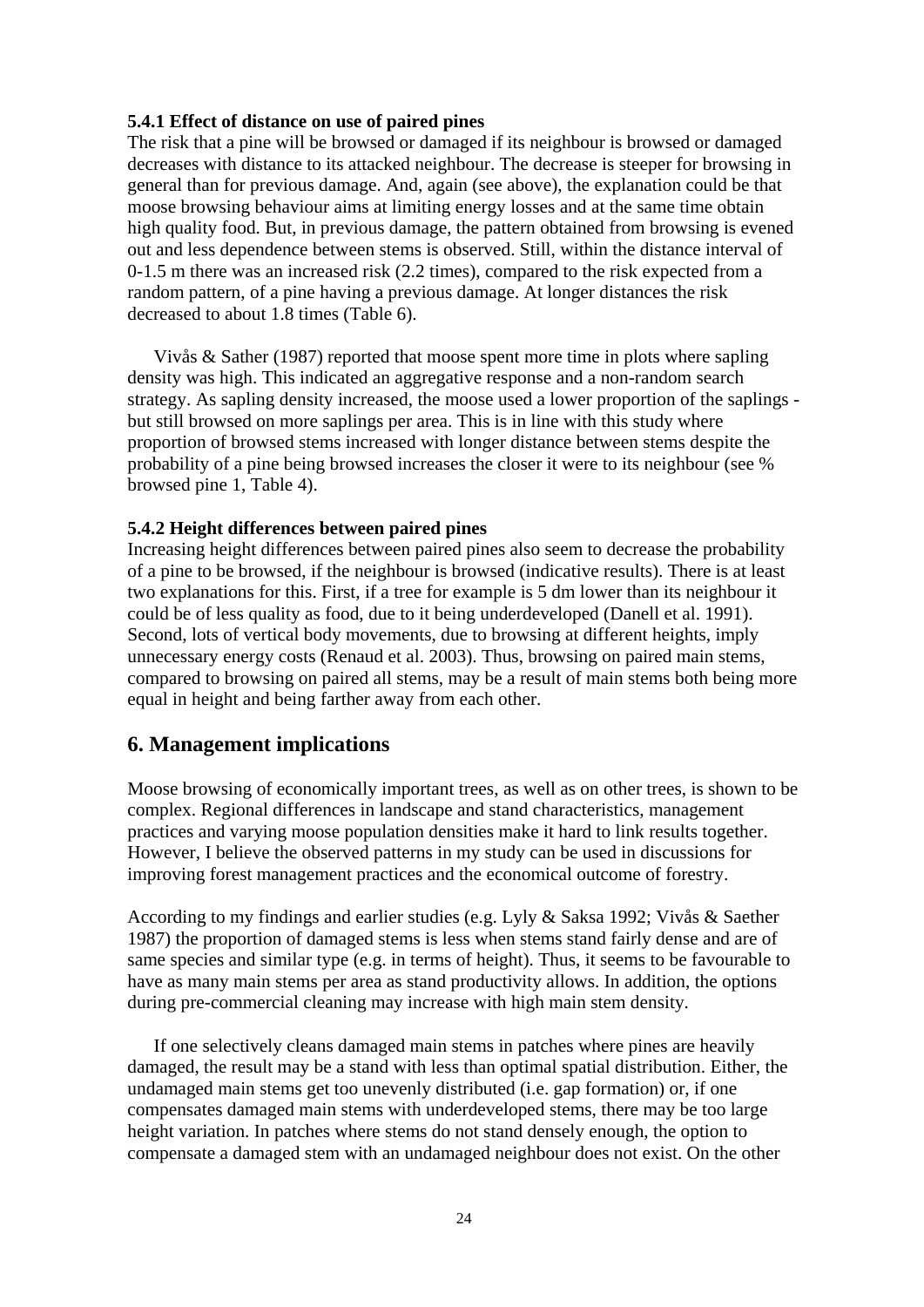hand, in denser patches there is a fairly high probability that a damaged stem also has a damaged neighbour, which in turn will decrease the success of selective cutting of damaged stems. Suppose the risk of a pine to be previously damaged is 30% and that risk get doubled when the pine is the neighbour of an already damaged pine. Then, the chance to compensate for a damaged pine is  $100\%$  -  $(30\% * 2)=40\%$ , provided that there is a neighbour close enough. This indicates that the option to compensate already damaged stems with undamaged neighbours seems limited, during pre-commercial cleaning.

A potential, but unexplored way to deal with more or less discrete patches with much damage is to plan strip-cleaning at pre-commercial cleaning or haulage roads at commercial thinning to reduce the occurrence of the damaged patches. Further investigations are needed to understand the spatial positions of such patches. When having knowledge if such methods are appropriate to certain conditions my study will likely be more valuable. Thus, the strong connection between damage level and damage variation indicates a possibility to understand damage variation by just knowing the damage level. Eventually, that is enough information to predict which methods being most appropriate to use.

 This study can potentially facilitate surveys with the aim to estimate damage level. The knowledge of damage variation could be used to optimise surveying effort, by adjusting sample size to a current stands estimated damage level and thereby estimated damage variation.

My results can also help in predicting final outcome of forest damage caused by moose. Consider constant browsing pressure to main stems via stable moose population and stable supply of available browse. Under these circumstances it should be possible to make models including rebrowsing patterns and damage variation patterns to predict the damage impact to forest stands.

# **7. Acknowledgments**

I wish to thank:

- My supervisor, Roger Bergström, for communicating some of his knowledge to me and for persistent adjust my English language. In addition, I appreciate that he accepted my different sidelines, besides this thesis.

- Sveaskog and my contact Gerhard Niebl for allowing me to work on their land. - Johan Månsson for supplying information about the forest stands and moose population densities.

- Sten Nordlund for helping me with data collection and for being pleasant company during the fieldwork.

- Skogforsk´s It-support for the patient help with my repeated computer-problems.

- All people at Skogforsk for making me feel welcome at their office.

 The study was done within a project financed by the Swedish Research Council for Environment, Agricultural Sciences and Spatial Planning (Formas).

# **8. References**

Bergquist, J. & Kalén C. 2002. Assessing effects of wildlife on forestry. Developing Principles and Models for Sustainable Forestry in Sweden 11: 317-336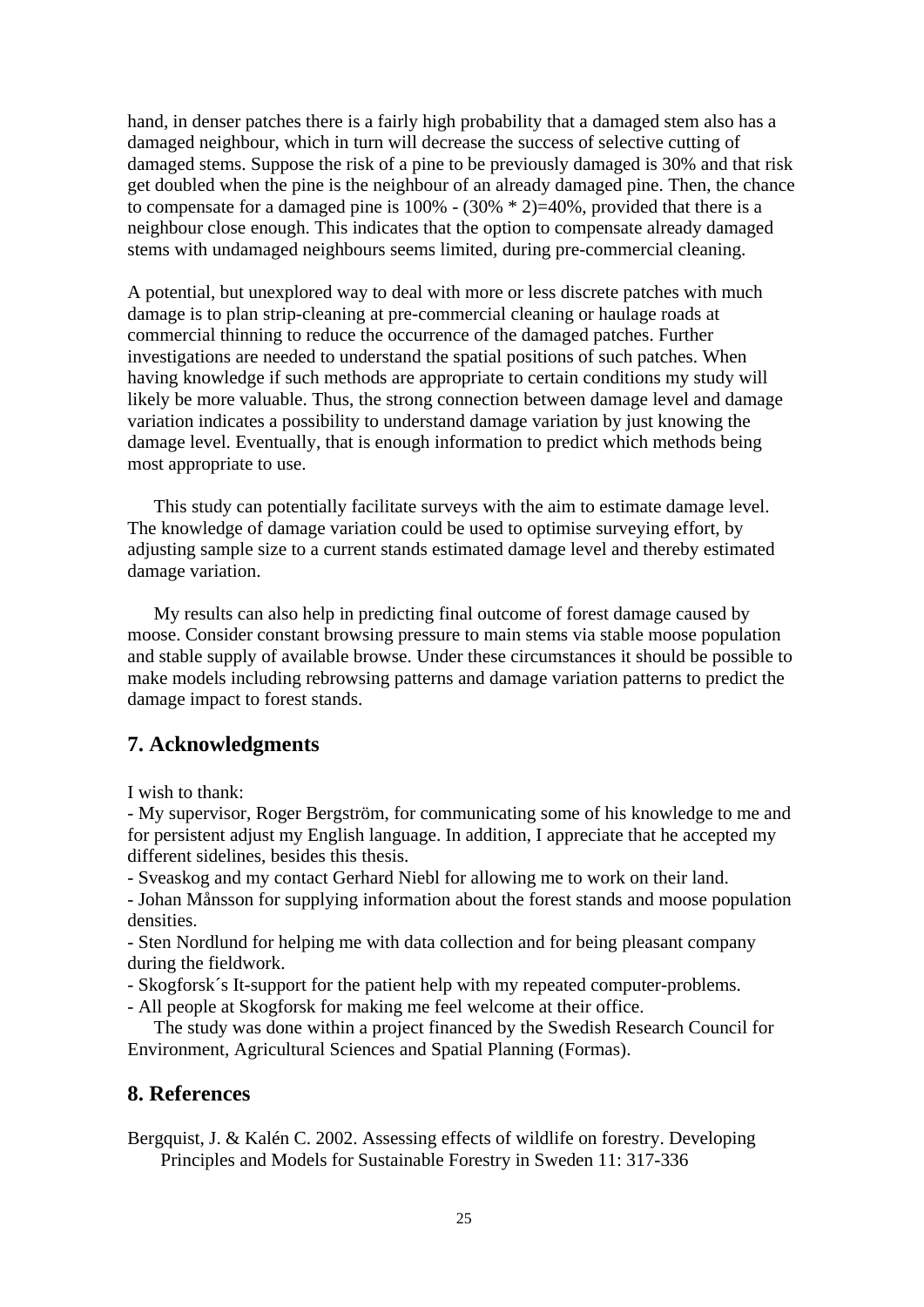- Bergqvist, G., Bergström, R. & Edenius, L. 2003. Effects of moose (*Alces alces*) rebrowsing on damage development in young stands of Scots pine (*Pinus sylvestris*). For. Ecol. Manage. 176: 397-403
- Bergqvist, G., Bergström, R. & Edenius, L. 2001. Patterns of stem damage by moose (*Alces alces*) in young *Pinus sylvestris* stands in Sweden. Scand. J. For. Res. 16: 363- 370
- Cederlund, G. & Bergström R. 1996. Trends in the moose-forest system in Fennoscandia, with special reference to Sweden. Conservation of Faunal Diversity in Forested Landscapes 10: 256-281
- Danell, K., Niemelä, P., Varvikko, T. & Vuorisalo, T. 1991. Moose browsing on Scots pine along a gradient of plant productivity. Ecol. 72: 1624-1633.
- Edenius L., Ericsson G. & Näslund P. 2002. Selectivity by moose vs the spatial distribution of aspen: a natural experiment. Ecography Vol. 25: 289
- Ericsson, G., Edenius, L. & Sundström, D. 2001. Factors affecting browsing on European aspen *Populus tremula* L. in a managed boreal landscape. Ecos. 8: 344-349.
- Heikkilä, R & Härkönen, S. 1996. Moose browsing in young Scots pine stands in relation to forest management. For. Ecol. Manage. 88: 179-186
- Hägglund, B & Lundmark, J.-E. 1981. Handledning i bonitering. National Board of Forestry, Jönköping, 53 pp. ISBN 91-85748-11-0. (In Swedish.)
- Härkönen, S. 1998. Effects of silvicultural cleaning in mixed pine-deciduous stands on moose damage to Scots pine (*Pinus sylvestris*). Scand. J. For. Res. 13: 429-436
- Hörnberg, S. 1995. Moose density related to occurrence and consumption of different forage species in Sweden. PhD-thesis, Department of Forest Survey, Swedish University of Agricultural Sciences, Umeå. (Report 58)
- Ligné, D. 2004. New technical and alternative silvicultural approaches to pre-commercial thinning. PhD-thesis, Department of Silvic.., Swedish Univer. of Agric. Scien., Umeå. (Acta Forestalia Agriculturae Sueciae, Silvestria 331)
- Lyly, O. & Saksa, T. 1992. The effect of stand density on moose damage in young *Pinus sylvestris* stands. Scand. J. For. Res. 7: 393-403
- Manley, B.J.F., Mcdonald, L.L. & Thomas, D.L. 1993. Resource selection by animals. Chapman and Hall.
- Moen, R., Pastor, J. & Cohen, Y.. 1997. A spatially explicit model of moose foraging and energetics model. Ecol. 78: 505-521.
- Nilsson, P. (pers. com.) 2003. Swedish National Forest Inventory. Department of Forest Resource Management and Geomatics, Swedish University of Agricultural Sciences, Umeå, Sweden.
- Nordengren, C., Hofgaard, A. & Ball, J. P., 2003. Availability and quality of herbivore winter browse in relation to tree height and snow depth. Ann. Zool. Fennici 40: 305- 314
- Pehrson, Å. & Månsson, J. Älgtäthet betestryck skador. Inventering av Sveaskogsägda marker i Bergslagen våren 2005. Grimsö forskningsstation, Swedish University of Agricultural Sciencies, Uppsala (Mimeo in Swedish).
- Pastor, J., Dewey, B., Moen, R.., Mladenoff, D. J., White, M., & Cohen, Y. 1998. Spatial patterns in the moose-forest-soil ecosystems on Isle Royale, Michigan, USA. Ecol. Applic. 8: 411-424
- Roguet, C., Dumont B. & Prache S. 1998. Selection and use of feeding sites and feeding stations by herbivores: A review. Ann. Zootech. 47: 225-244